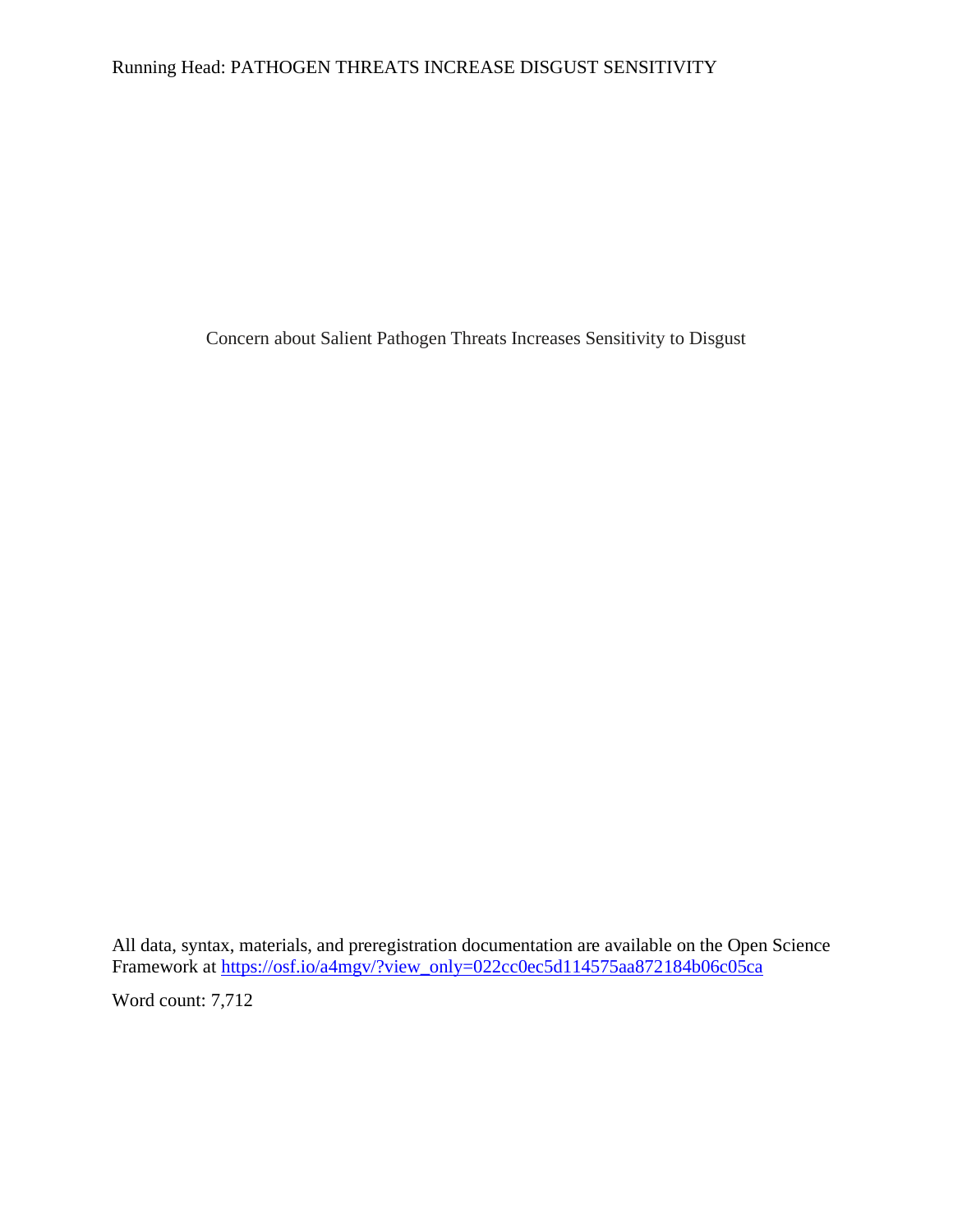#### **Abstract**

Individuals vary substantially in their sensitivity to disgust—differences that have implications for intergroup attitudes, political ideology, and beyond. However, the source of this variability in disgust sensitivity remains a subject of debate. In this work, we test the hypothesis that sensitivity to disgust is "calibrated" by an individual's concern about disease threats in their local ecology. Leveraging the COVID-19 pandemic, we obtain strong support for this hypothesis, finding that disgust sensitivity increased following the COVID-19 outbreak and that the degree of this increase was moderated by an individual's subjective concern about contracting the disease. This work fills a longstanding theoretical gap regarding the sources of variability in disgust sensitivity, while challenging the view that disgust sensitivity is an immutable individual difference. Given the role of disgust in motivating intergroup prejudice and right-wing ideologies, we anticipate that these increases in disgust sensitivity are likely to have important downstream societal implications.

*Keywords*: Disgust, disease avoidance, behavioral immune system, COVID-19, natural experiment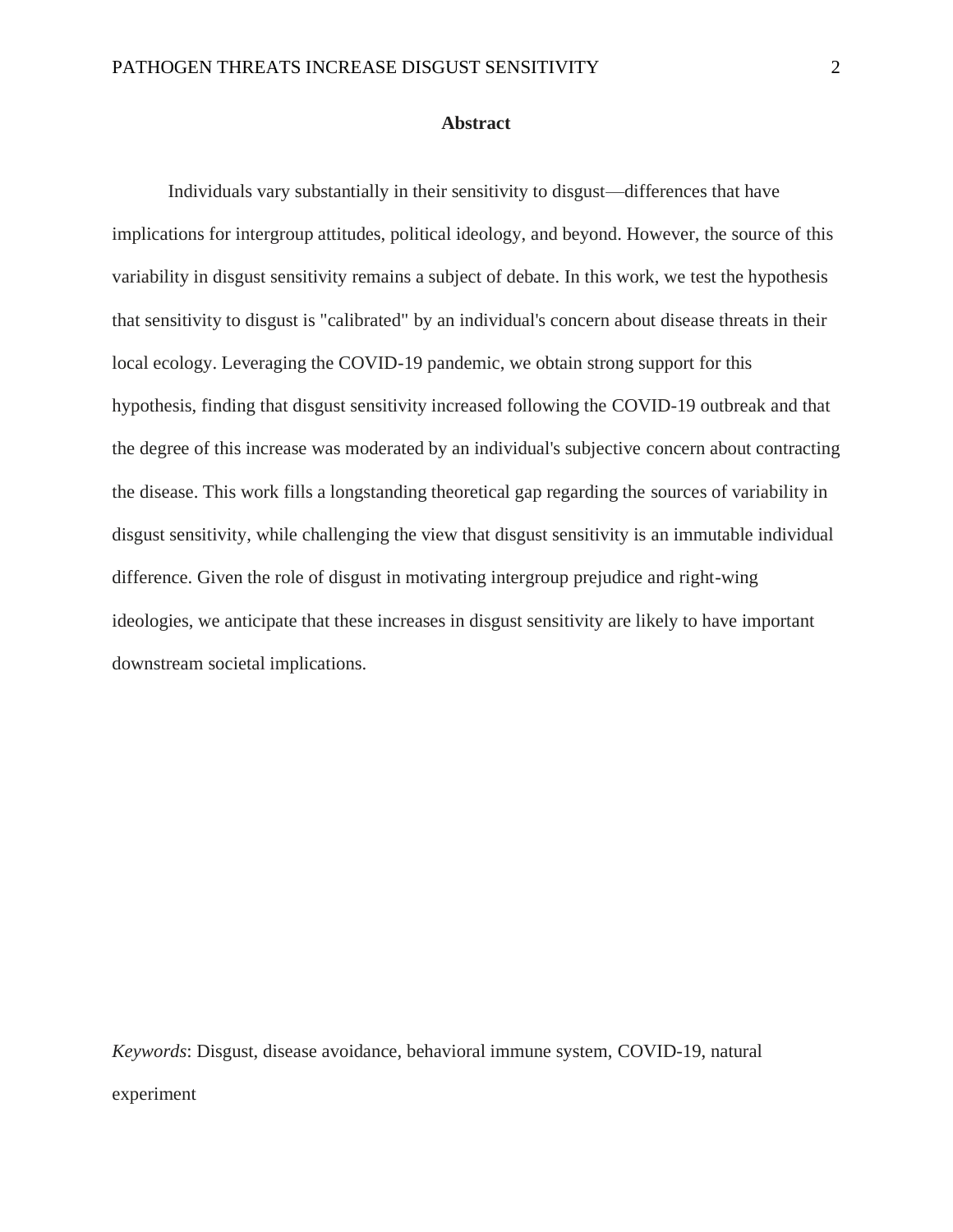## **Introduction**

Disgust is one of our evolutionarily oldest emotions, and it is theorized to have evolved to aid in the detection and avoidance of pathogens (Faulkner et al., 2004; Navarrete & Fessler, 2006). Specifically, disgust is believed to have originally developed to facilitate the avoidance of oral contamination by potentially pathogenic substances such as rotten foods (Curtis & Biran, 2001). When these pathogen-laden foods are consumed, their unpleasant taste triggers a set of physiological responses (e.g., projection of the tongue, opening of the mouth) that inhibits ingestion of the noxious stimulus. This oral rejection response is believed to have formed the basis for the emotion of disgust, which later expanded to be elicited by a broader range of pathogen threats, including certain insects and animals, unusual sexual acts, bodily fluids (e.g., blood, vomit), and humans exhibiting signals of disease (Schaller, 2006; Schaller & Park, 2011). In this way, disgust is presumed to serve a disease avoidance function by limiting contact with potentially pathogenic objects and individuals.

Disgust constitutes a core component of the "behavioral immune system"—a suite of affective, cognitive, and behavioral responses that are activated upon encountering a potential disease threat (Schaller, 2006). The affective system elicits the emotion of disgust, the cognitive triggers thoughts about disease, and the behavioral motivates avoidance of the disease source. This behavioral immune system operates in complement to humans' biological immune response. While the biological immune system fights pathogens once they have entered the body, the activation of this system is costly, compared with simply avoiding contact with these pathogens in the first place. The latter is the purview and function of the behavioral immune system (Schaller & Duncan, 2007; Schaller & Park, 2011).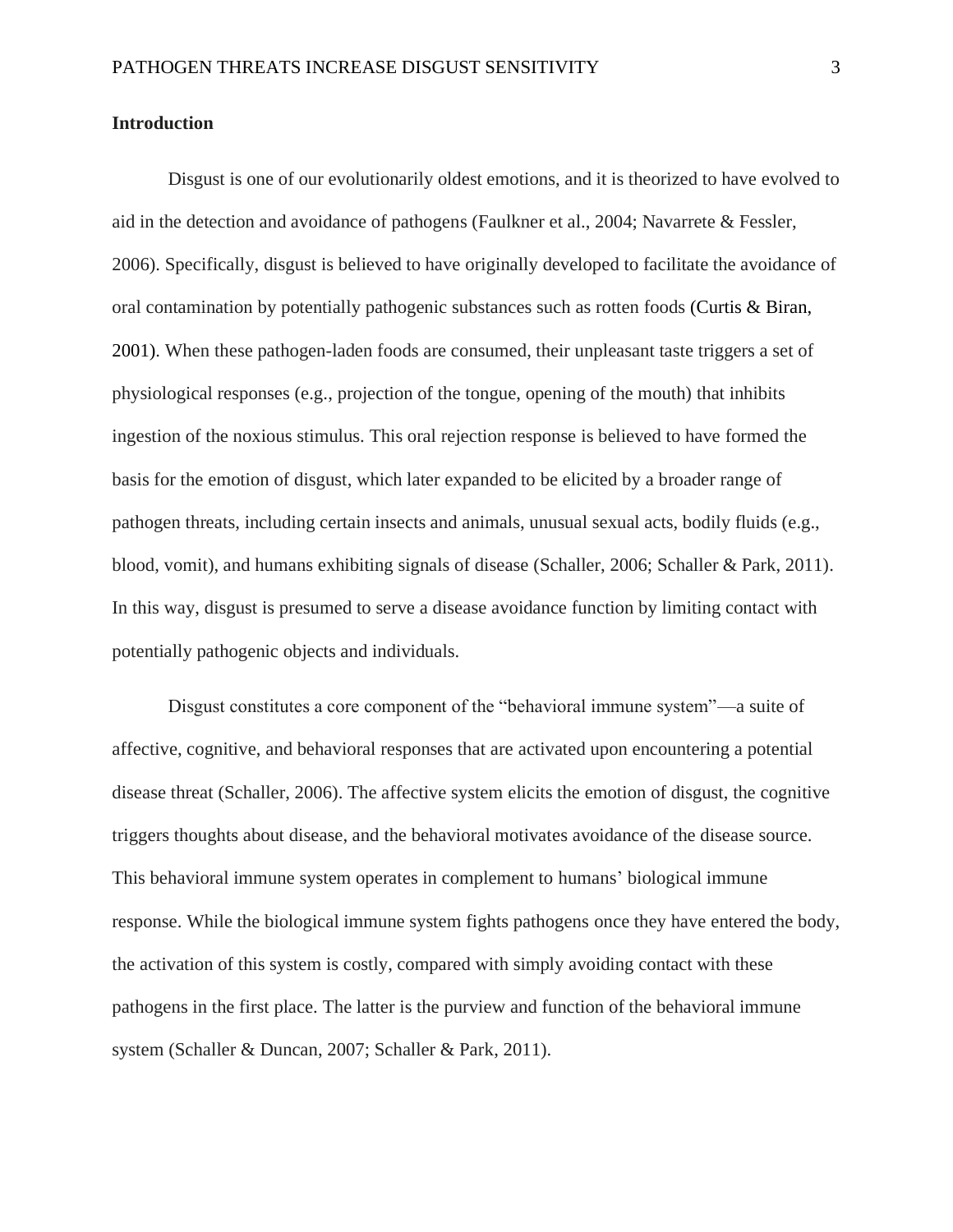Although the behavioral immune system is common to all humans, there are nonetheless substantial individual differences in the strength of this system's response. In particular, some individuals are more "disgust sensitive" than others – experiencing a stronger emotional response to disgusting stimuli (Haidt, McCauley, & Rozin, 1994; Tybur, Liberman, & Griskevicious, 2009). These individual differences in disgust sensitivity, in turn, have implications for such characteristics as avoidance of novel stimuli (Faulkner et al., 2004; Shook, Thomas, & Ford, 2019), intergroup prejudice (Hodson & Costello, 2007; Navarrete & Fessler, 2006), and political conservatism (Inbar, Pizarro, & Bloom, 2009; Terrizzi, Shook, & Ventis, 2010).

But why do individuals vary in sensitivity to disgust? Several perspectives have been proposed to explain this variation, including parental rearing (Stevenson et al., 2010; Widen & Olatunji, 1995), broader underlying traits of negative emotionality (e.g., neuroticism; Clark & Watson, 1995), and different reproductive strategies (especially greater motivation to avoid unfit sexual partners; Tybur et al., 2018). However, each of these theoretical perspectives has received mixed support and remains a subject of debate (Buss & Schmidt, 1993; Druschel & Sherman, 1999; Shook, Terrizzi, Clay, & Oosterhoff, 2015; Tybur et al., 2018).

Another theorized source of variation in disgust sensitivity concerns individual differences in exposure and vulnerability to pathogens. This theoretical perspective, which we refer to as the "calibration hypothesis," posits that disgust sensitivity is adaptively tailored or "calibrated" to regulate an individual's likelihood of contracting disease (Zietsch, 2016). According to this perspective, individuals in ecologies that are higher in disease threat (e.g., developing countries; the tropics) should exhibit greater sensitivity to disgust. In these environments, the costs of being insufficiently vigilant against potential pathogens are especially high, given the greater probability of contracting diseases (Hruschka & Hackman, 2014; Oaten et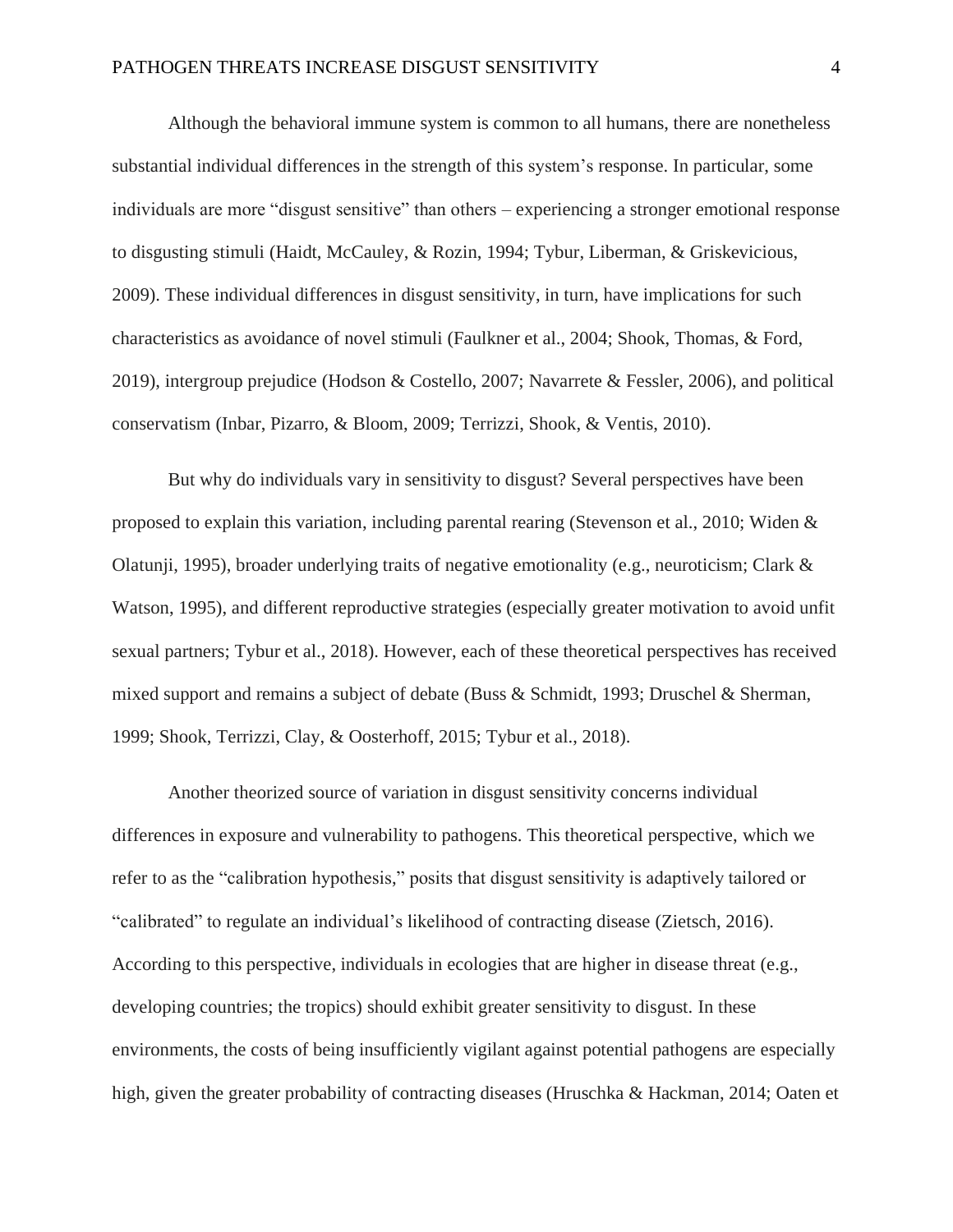al., 2009). A heightened sense of disgust is therefore theorized to be adaptive in such environments. For the same reasons, individuals who are particularly vulnerable to disease threats (e.g., those with compromised immune systems) are also theorized to be more sensitive to disgust to mitigate their higher risk of contracting diseases.

Although appearing consistent with the theorized evolutionary function of disgust, the calibration hypothesis has received little direct empirical support. Some early small-scale studies provided evidence consistent with this hypothesis (e.g., Skolnick and Dzkoto's (2013) finding that disgust sensitivity was higher in Ghana than the U.S.). However, other large-scale studies involving multiple nations (Curtis, de Barra, & Aunger, 2011; Tybur et al., 2016) failed to replicate this effect, raising doubts about its generalizability. Indeed, in a comprehensive review of the literature Tybur et al. (2018) offered the interpretation that the available evidence regarding covariation between disease threat and disgust sensitivity revealed "little-to-no relationship between disgust sensitivity and pathogens in the ecology, personal history of infectious disease or ability to resist pathogens" (p.8). However, they also suggested that such hypotheses might be tested more fruitfully by pursuing a longitudinal approach—one of the aims of the current research.

Beyond the lack of empirical support, many important theoretical questions about the calibration hypothesis remain. In particular, although research has examined whether disgust sensitivity varies as a function of *chronic* disease threat (i.e., ecologies with higher pathogen load), the question of whether *situational* disease threats – e.g., a pandemic or disease outbreak – may shape disgust sensitivity, has not been addressed. Such an effect would provide more compelling support for the calibration hypothesis, given that this kind of "natural experiment" can help strip away many potential confounding factors that may have complicated research on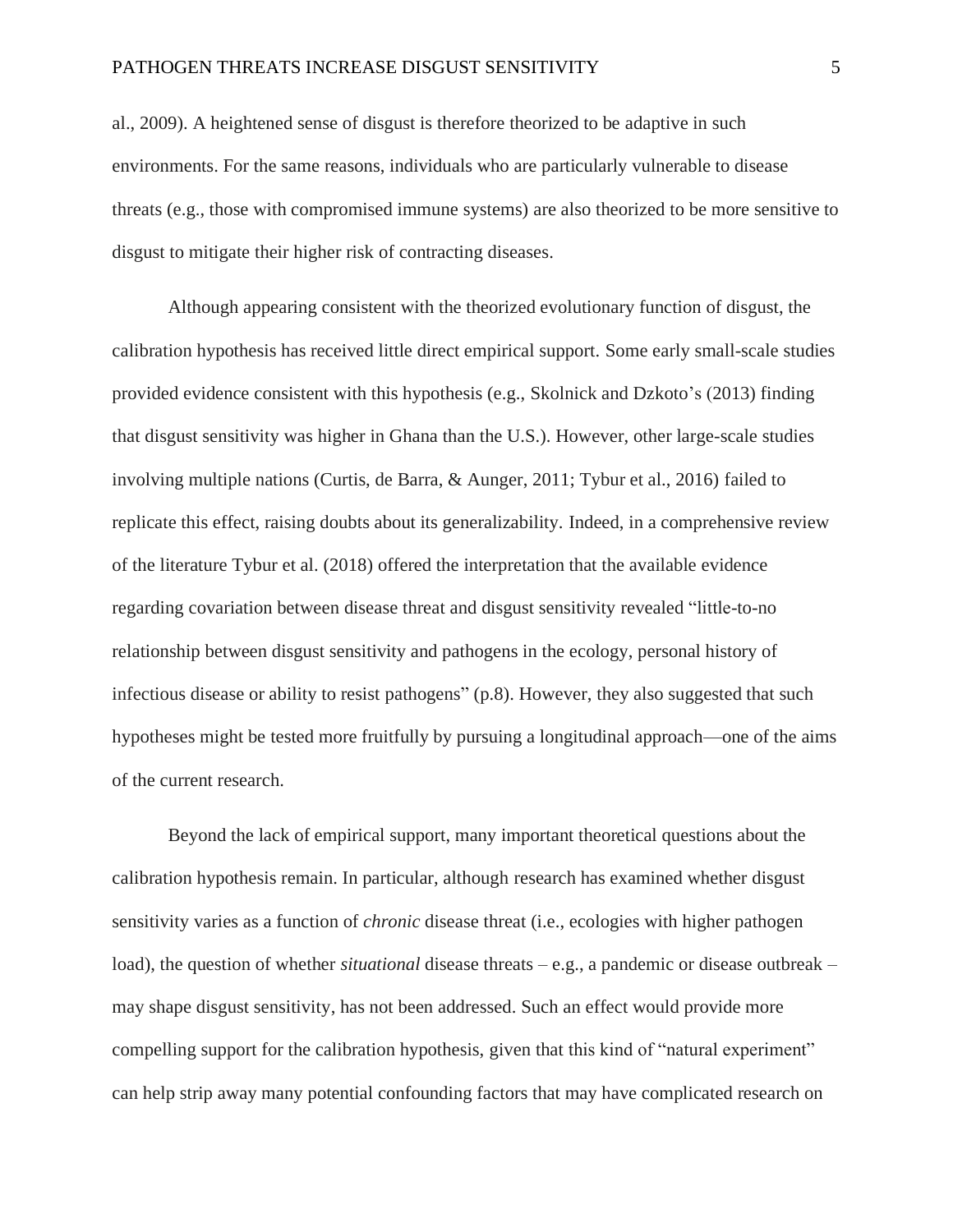chronic variation in disease threats between nations (e.g., different cultural contexts, national histories, etc.).

Further, such increases in disgust sensitivity may be particularly likely for individuals who feel greater concern or subjective vulnerability to a given disease. In other words, to the degree that a "disease threat" is indeed seen as threatening, we should expect larger increases in sensitivity to disgust. For individuals who experience little or no worry about the disease threat, however, we should not see concomitant changes in sensitivity to disgust. If this prediction holds true, it would provide strong support for the idea that disgust sensitivity is calibrated to individuals' concerns about disease threats.

Beyond these theoretical questions, if situational factors can indeed influence disgust sensitivity, this would have important methodological and practical implications. Researchers tend to treat disgust sensitivity as a relatively stable and immutable individual difference—for example, examining how disgust influences other attitudes (e.g., conservatism, intergroup attitudes) and behavior (e.g., responses to COVID-19 and other diseases), without considering the alternative causal pathway, or the possibility that disgust sensitivity may be influenced by other external situational factors. Finding that disgust is influenced by situational factors may prompt a reconsideration of some of this research.

## **The Present Research**

In this work we revisit and reexamine the calibration hypothesis. To do so, we took advantage of a naturally occurring disease threat—the COVID-19 disease pandemic that began in late 2019—to examine whether, how, and among whom disgust sensitivity changes in response to a salient disease threat. More specifically, we tested the hypothesis that *people will*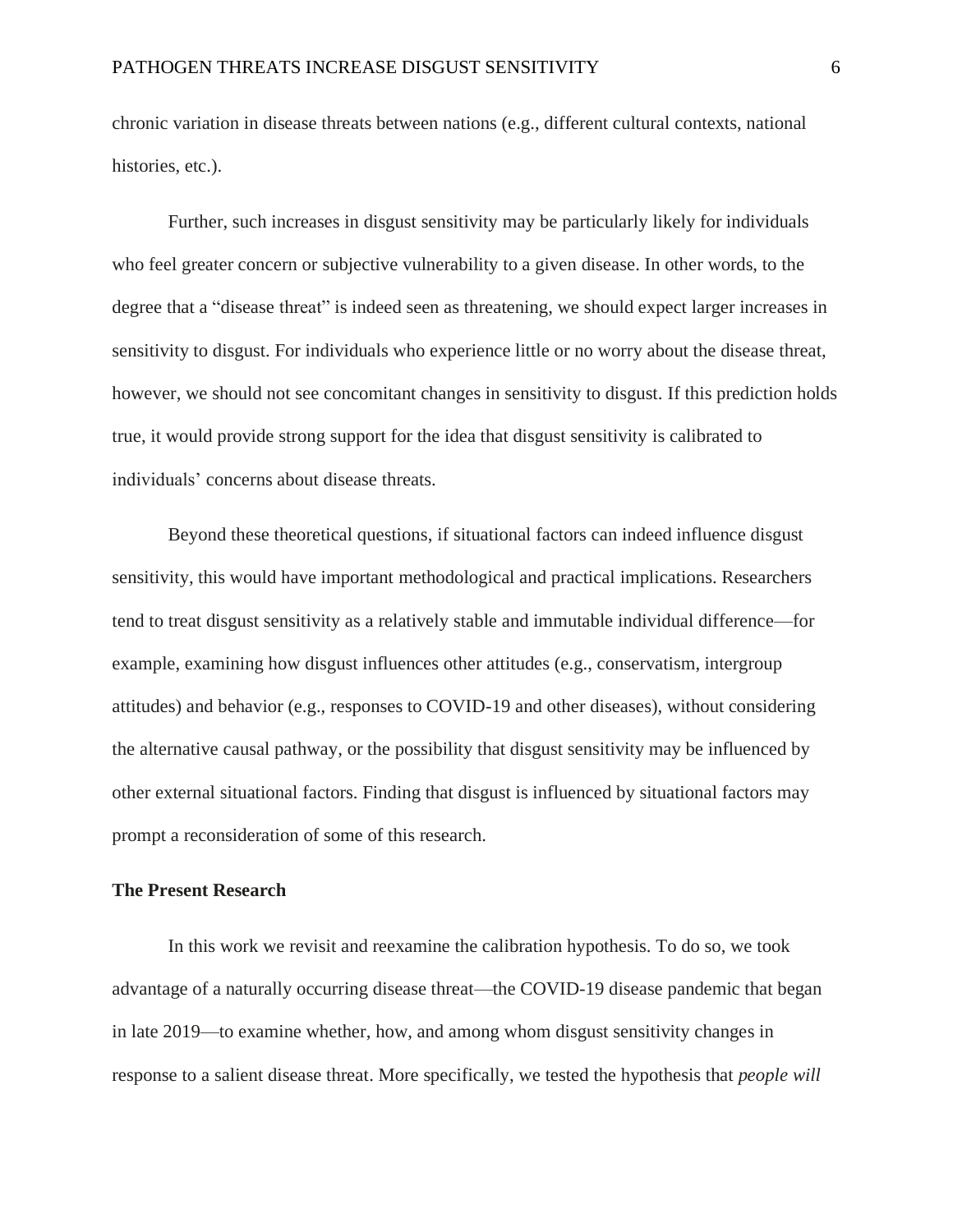*exhibit increases in disgust sensitivity following the outbreak of the pandemic as a function of the extent to which they are personally concerned about contracting COVID-19.*

We used both cross-sectional and longitudinal methodologies ( $N = 3,066$ ) to test this hypothesis. First, we compared a series of nine cross-sectional studies—seven studies conducted in the months immediately prior to the COVID-19 outbreak, and two conducted during the height of the pandemic (Studies 1A and 1B). Using these data, we tested whether participants especially those worried about contracting the virus—exhibited greater disgust sensitivity during this highly salient disease threat. We then built on these findings using a longitudinal methodology (Study 2), re-contacting participants that we had surveyed shortly before the pandemic to determine whether disgust sensitivity increased following the outbreak of COVID-19, and whether the degree of these changes differed as a function of a person's subjective concern about contracting the coronavirus. This mixed-methods approach allowed us to balance the weaknesses and strengths of each design while providing convergent evidence for our hypotheses. All data, materials, syntax, and preregistration documentation are available at [https://osf.io/a4mgv/?view\\_only=022cc0ec5d114575aa872184b06c05ca.](https://osf.io/a4mgv/?view_only=022cc0ec5d114575aa872184b06c05ca) For all studies, we adhere to the "21 word solution" proposed by Simmons, Nelson, and Simonsohn (2012): We report how we determined our sample size, all data exclusions, all manipulations, and all measures in the study.

#### **Study 1A**

We first leveraged data from seven studies  $(N = 2.056)$  that we conducted shortly before the COVID-19 pandemic in the U.S. (between December  $19<sup>th</sup>$ , 2018 and January  $14<sup>th</sup>$ , 2020). Each of these studies included a measure of disgust sensitivity (the contamination subscale of the Disgust Scale-Revised; Haidt, McCauley, & Rozin, 1994; Olatunji, 2007). We used these studies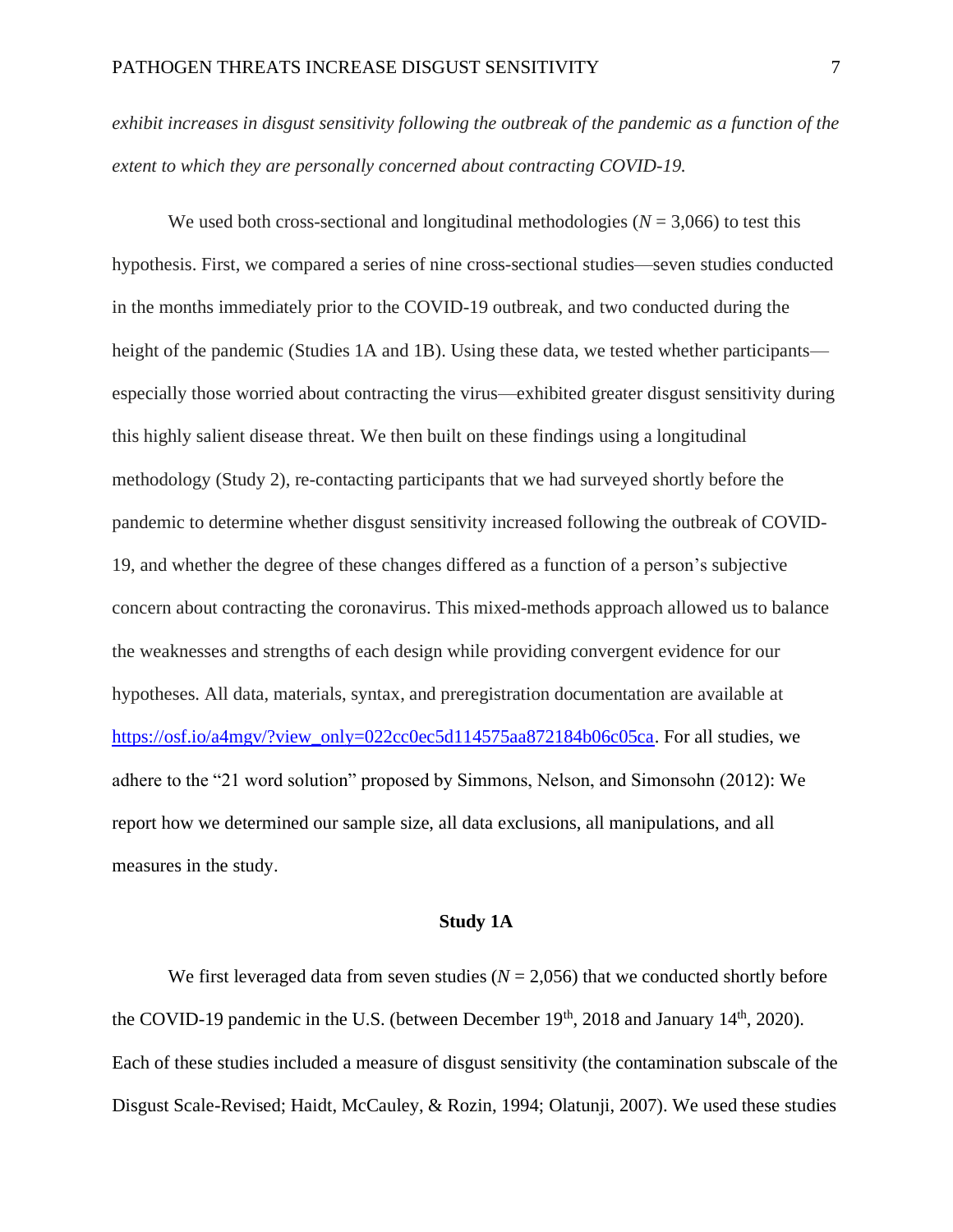to measure pre-pandemic levels of disgust sensitivity. Following the COVID-19 outbreak, we conducted an additional study to assess levels of disgust sensitivity at the height of the pandemic.

#### **Method**

#### **Participants**

Participants from Amazon Mechanical Turk (see Buhrmester, Kwang, & Gosling, 2011) were recruited and compensated \$1.00 for a 10-minute study. In this and all studies we collected large samples to ensure stable estimates of effect sizes, based on the guidelines outlined by Schönbrodt and Perugini (2013). Sample sizes of our pre-pandemic studies ranged from 200 to 400 participants, with an average sample size of 294. For the study we conducted at the height of the pandemic, we collected a sample of 506 participants. This sample size provided 80% power to detect an effect size of Cohen's  $d = .14$  (two-tailed test).

## **Procedure**

In the pre-pandemic studies, participants first completed a series of measures unrelated to the current research (full materials for all studies are available at the OSF page for this research). To assess disgust sensitivity, participants completed the contamination subscale of the Disgust Scale-Revised (DS-R; Haidt et al., 1994; Olatunji et al., 2007). (In Studies 5, 6, and 7 participants completed the full DS-R scale.) The disgust sensitivity items asked participants to rate on 5-point scales how disgusted they would be by various scenarios such as "A friend offers you a piece of chocolate shaped like dog doo" and to rate their agreement with statements such as "I never let any part of my body touch the toilet seat in a public washroom." We calculated participants' mean scores on this scale, which served as our measure of disgust sensitivity (average  $\alpha = .69$ ).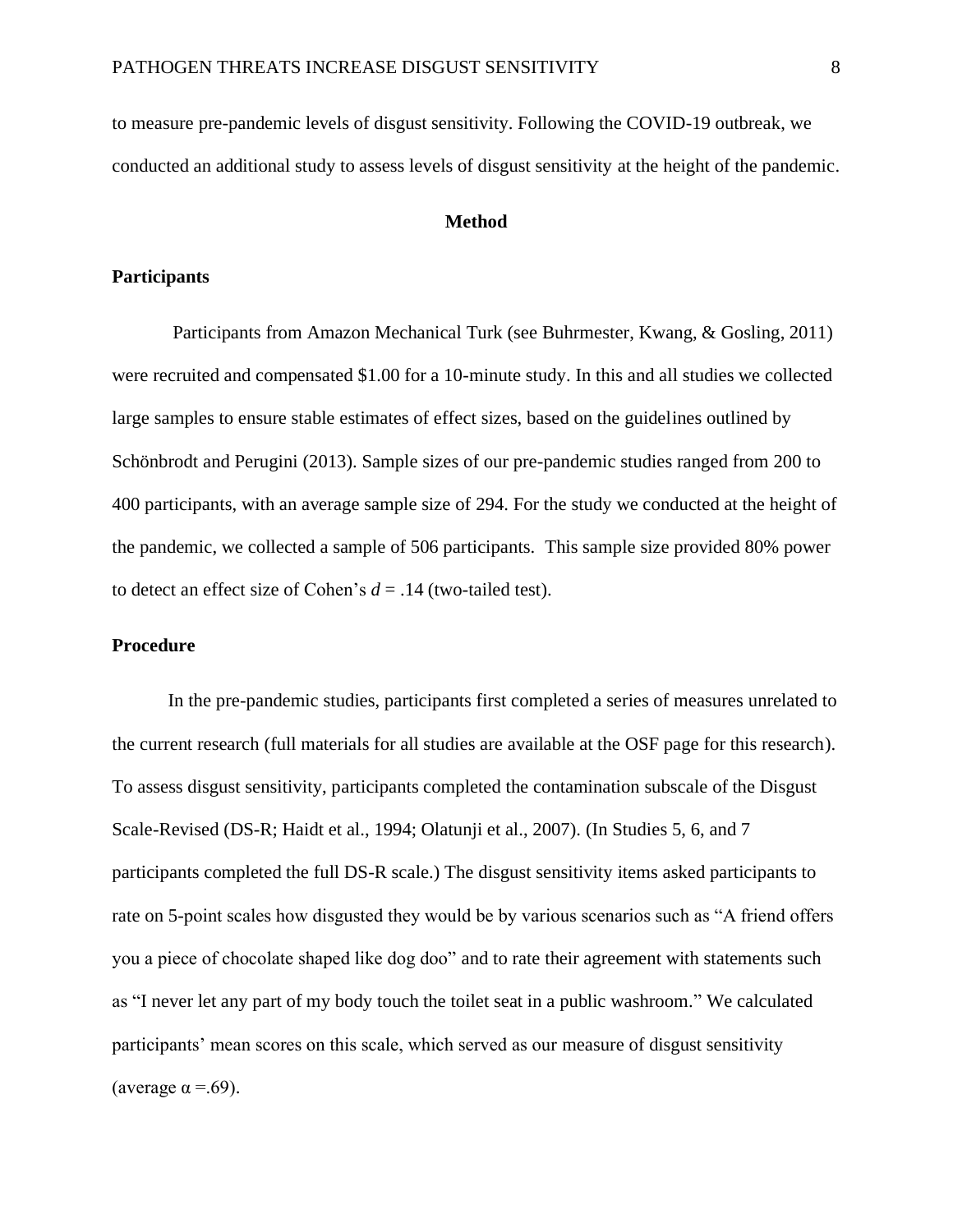The pandemic study was part of a large-scale study we conducted examining social distancing behavior. We conducted this study in early May when most states were under shelterin-place orders. To assess subjective vulnerability/concern about COVID-19, participants were asked "Generally speaking, how worried are you that *you personally* will contract COVID-19?" measured on a 7-point scale from "1 Not worried at all" to "7 Extremely worried".

#### **Results**

We first compared mean levels of disgust sensitivity in our pre-pandemic studies to the study conducted at the height of the COVID-19 pandemic. Consistent with the calibration hypothesis, disgust sensitivity was significantly higher during the pandemic,  $t(2551) = 8.70$ ,  $p <$ 0.001, Cohen's  $d = .44$ . To better understand the robustness of this effect, we also compared mean levels of disgust sensitivity among each of our individual studies. These analyses revealed that disgust sensitivity levels during the COVID pandemic were significantly higher than in *each of our seven individual pre-pandemic studies* (*t's* > 4.04, dfs > 703, *p*s < .002, Cohen's *d*s > .27; Bonferroni corrections; see Table 1 and Figure 1, respectively, for means and distributions of disgust sensitivity). This was true of no other study in the series that we conducted; the levels of disgust sensitivity we observed during the pandemic were uniquely and substantially higher than in any and all of our pre-pandemic studies. On average, disgust sensitivity scores measured during the pandemic ( $M = 3.22$ ,  $SD = 0.88$ , 95% CI [3.14, 3.30]) were approximately 0.4 points higher (on a 5-point scale, 95% CI [.30,.47]) than those measured pre-pandemic ( $M = 2.83$ ,  $SD =$ 0.89 95% CI [2.79, 2.87]).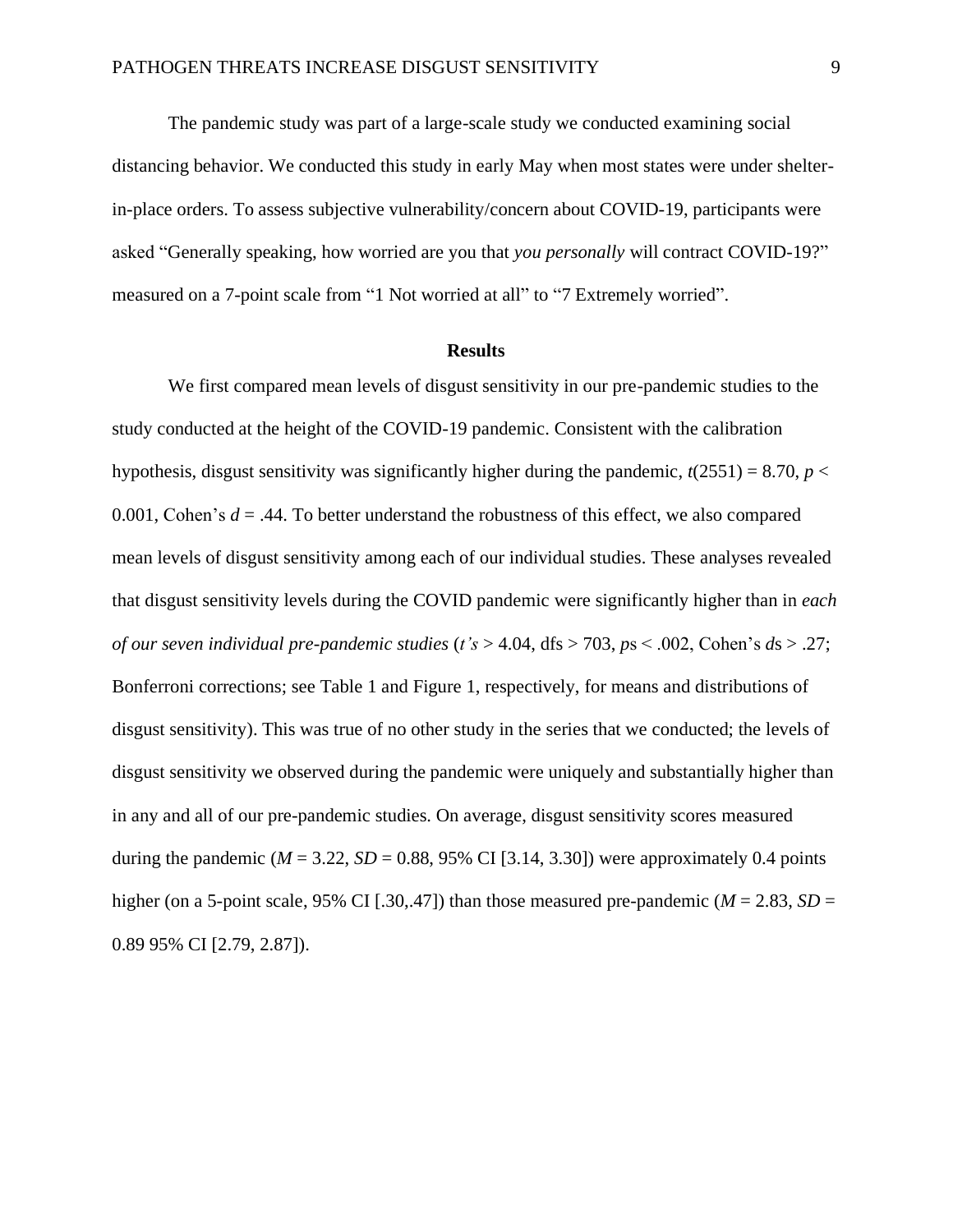# PATHOGEN THREATS INCREASE DISGUST SENSITIVITY 10

| <b>Study</b>            | <b>Mean Disgust</b><br>Sensitivity | <b>SD Disgust Sensitivity</b> | <b>Lower CI</b> | <b>Upper CI</b> | N   | <b>Date</b> |
|-------------------------|------------------------------------|-------------------------------|-----------------|-----------------|-----|-------------|
| Pre-Pandemic Study 1    | 2.88                               | 0.93                          | 2.75            | 3.01            | 200 | 12-19-2018  |
| Pre-Pandemic Study 2    | 2.80                               | 0.89                          | 2.70            | 2.90            | 300 | 07-01-2019  |
| Pre- Pandemic Study 3   | 2.87                               | 0.91                          | 2.78            | 2.96            | 400 | 09-16-2019  |
| Pre-Pandemic Study 4    | 2.98                               | 0.90                          | 2.89            | 3.07            | 400 | 10-24-2019  |
| Pre-Pandemic Study 5    | 2.80                               | 0.90                          | 2.69            | 2.91            | 251 | 11-08-2019  |
| Pre-Pandemic Study 6    | 2.70                               | 0.82                          | 2.60            | 2.80            | 253 | 01-13-2020  |
| Pre-Pandemic Study 7    | 2.70                               | 0.85                          | 2.60            | 2.81            | 252 | 01-14-2020  |
| Pre-Pandemic Average    | 2.82                               |                               |                 |                 | 294 |             |
| Pandemic Study 1A       | 3.22                               | 0.88                          | 3.14            | 3.30            | 506 | 05-07-2020  |
| Pandemic Study 1B       | 3.29                               | 0.93                          | 3.21            | 3.37            | 504 | 06-09-2020  |
| <b>Pandemic Average</b> | 3.26                               |                               |                 |                 | 505 |             |

*Table 1*. Disgust sensitivity means and standard deviations for all cross-sectional studies.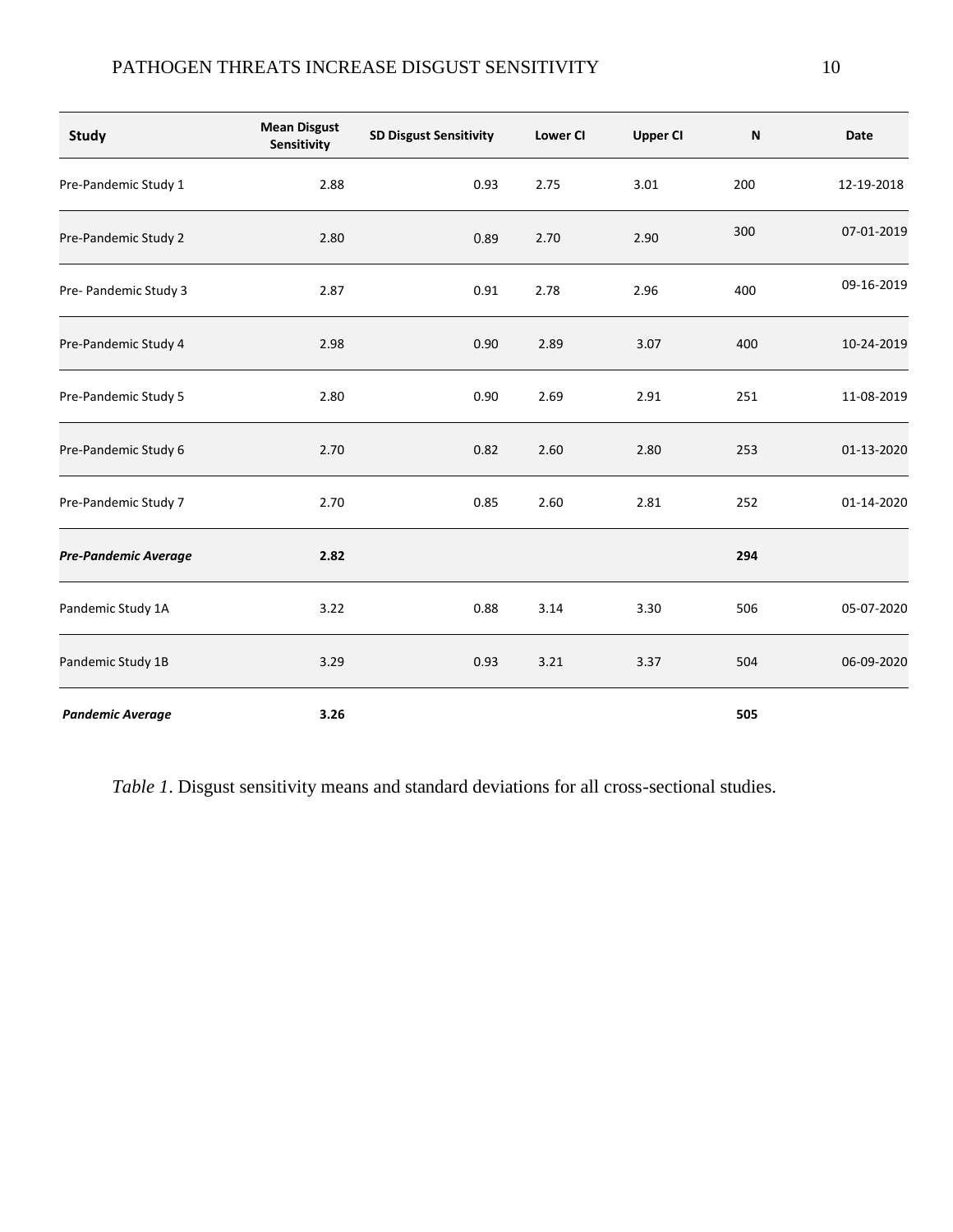

*Figure 1*. Distributions of disgust sensitivity before the pandemic and during the height of the pandemic. Dashed lines indicate mean disgust scores.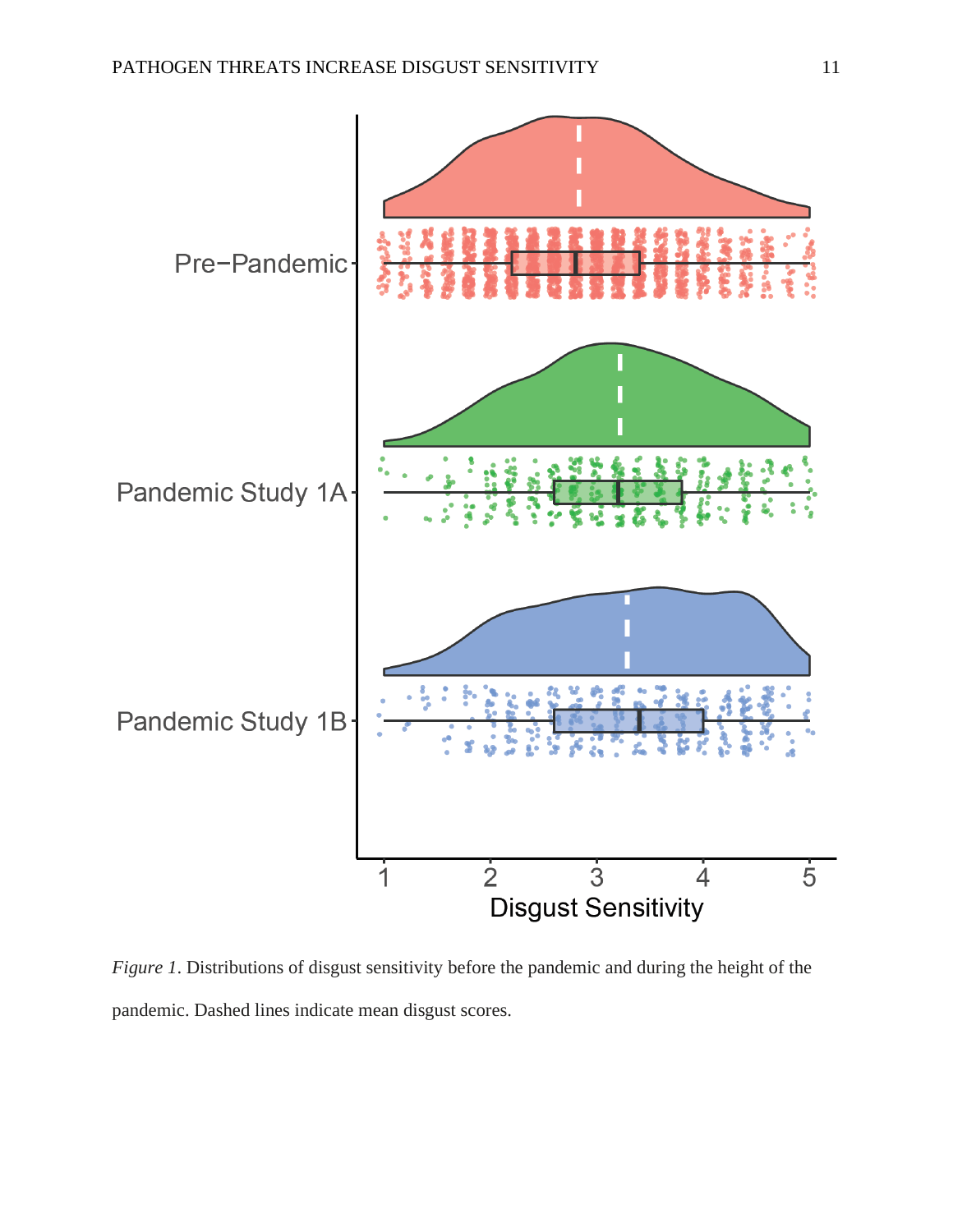We next tested our central hypothesis: that increases in disgust sensitivity would vary as a function of an individual's personal concern about contracting COVID-19. Although the present data are cross-sectional and a direct test of moderation could therefore not be performed (a limitation we address in Study 2), we tested this hypothesis by examining the relationship between worry/concern about COVID-19 and disgust sensitivity. As predicted, we found a significant relationship between COVID worry and sensitivity to disgust,  $r = .36$ ,  $t(503) = 8.30$ ,  $p = 0.30$ < .001, 95% CI[.28,.45], such that individuals most concerned about the virus exhibited the highest levels of disgust sensitivity.

To better understand the nature of this relationship, we examined mean disgust sensitivity levels among individuals who were generally unconcerned about COVID-19 (1 SD below the mean on our COVID worry measure;  $N = 100$ ) and individuals who were generally concerned about the virus (1 SD above the mean on COVID worry;  $N = 143$ ). We found that individuals who were generally unconcerned about COVID-19 exhibited mean levels of disgust sensitivity  $(M = 2.80, SD = 0.82, 95\% \text{ CI}$  [2.63, 2.96]) that were nearly identical to (and statistically indistinguishable from) the levels of disgust sensitivity observed in our pre-pandemic studies (*M*  $= 2.82$ , *SD* = 0.89; mean difference *p* = .71). Conversely, individuals who were generally concerned about the virus exhibited disgust sensitivity levels ( $M = 3.68$ ,  $SD = 0.85$ , 95% CI [3.54, 3.82]) that were significantly—and substantially—higher than those in our pre-pandemic studies (a difference of 0.86 on a 5-point scale; *t*(2189) = 10.95, *p* < .001, 95% CI[.69, .99]. Comparing this sample to our previous studies revealed that individuals who were concerned about COVID-19 exhibited disgust sensitivity scores that were significantly higher than in each of our seven pre-pandemic studies (*ts* > 8.054, dfs > 341, *p*s < 0.001, Cohen's *ds* > .80; Bonferroni corrections).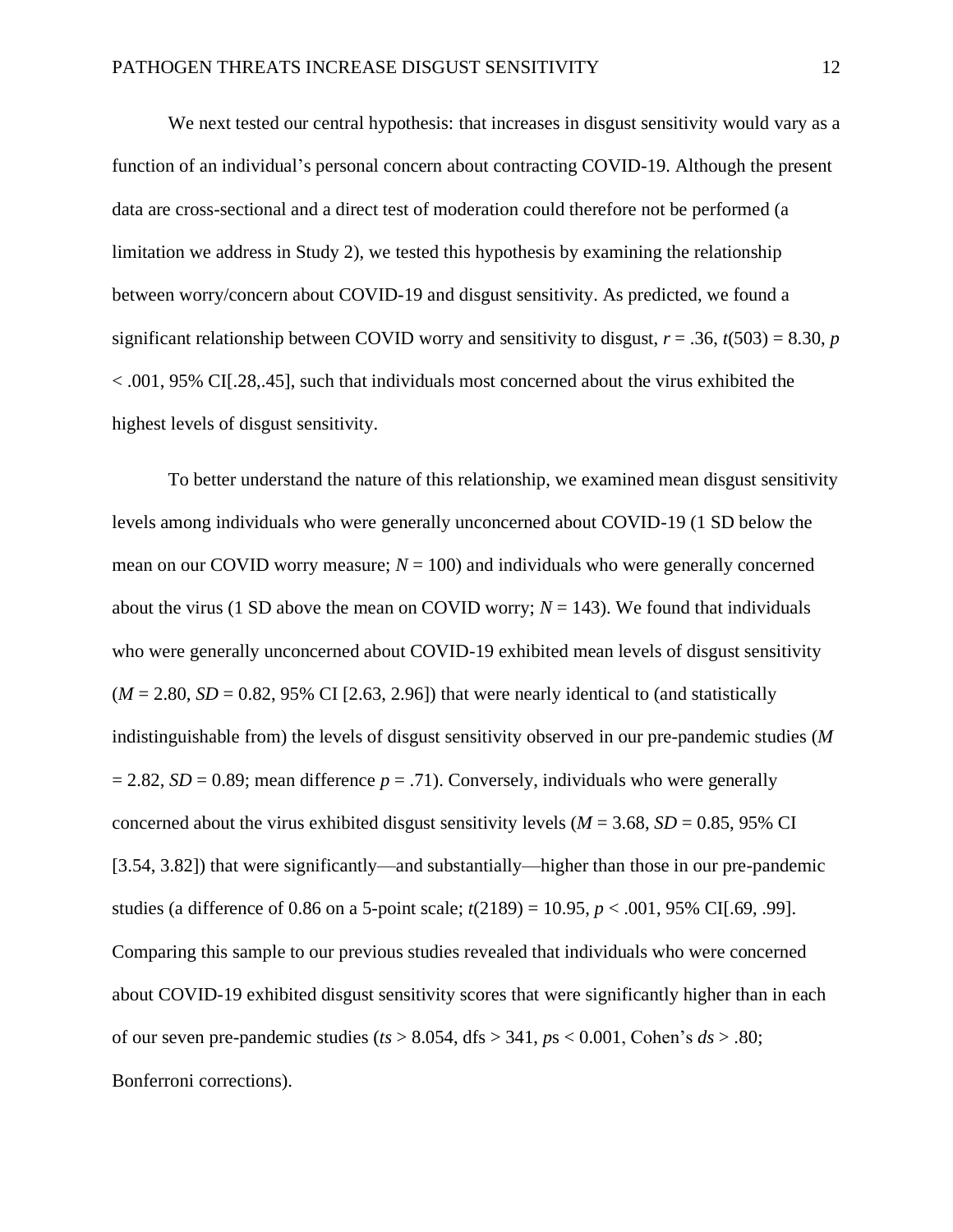We next tested a possible alternative explanation for our effects—namely, that some of the disgust sensitivity items might be seen as having some direct relevance for social distancing or transmission of COVID-19, and that these items may have driven our effects. We identified the two items that could arguably be seen as having direct relevance for disease transmission ("I would not go to my favorite restaurant if I found out the cook had a cold." and "You take a sip of soda, and then realize that you drank from the glass that an acquaintance of yours had been drinking from."). Importantly, our effects remained significant after excluding these two items and in fact, the increases in disgust that we observed were significant for all three of the remaining (COVID-19-irrelevant) items of the ("As part of a sex education class, you are required to inflate a new lubricated condom, using your mouth," "A friend offers you a piece of chocolate shaped like dog-doo," and "I never let any part of my body touch the toilet seat in a public washroom") (all  $ps < .005$ ). Using the composite of these three items, disgust sensitivity scores were significantly higher than in each of our pre-pandemic studies  $(F(7, 2545) = 12.82$ , *p<*.001 (*ts* > 3.39, dfs > 703, *p*s < .02, Cohen's *ds >* .23; Bonferroni corrections).

We also tested our central hypothesis using this more stringent 3-item composite. As before, worry about contracting COVID-19 correlated with this composite,  $r = .28$ ,  $p < .001$ , 95% CI[.32, .60]. Individuals low in worry ( $M = 2.69$ ,  $SD = 0.98$ ) were statistically indistinguishable from participants in our pre-pandemic studies  $(M = 2.69, SD = 1.03$ ; mean difference  $p = .90$ , whereas individuals high in COVID worry ( $M = 3.54$ ,  $SD = 1.00$ ) were significantly higher in disgust sensitivity than individuals in our pre-pandemic studies—both when looking at the mean of our pre-pandemic studies  $(t(2048) = 9.43, p < .001, 95\% \text{ CI}$ .65, 1.01]) and even when comparing them to each of the seven pre-pandemic studies individually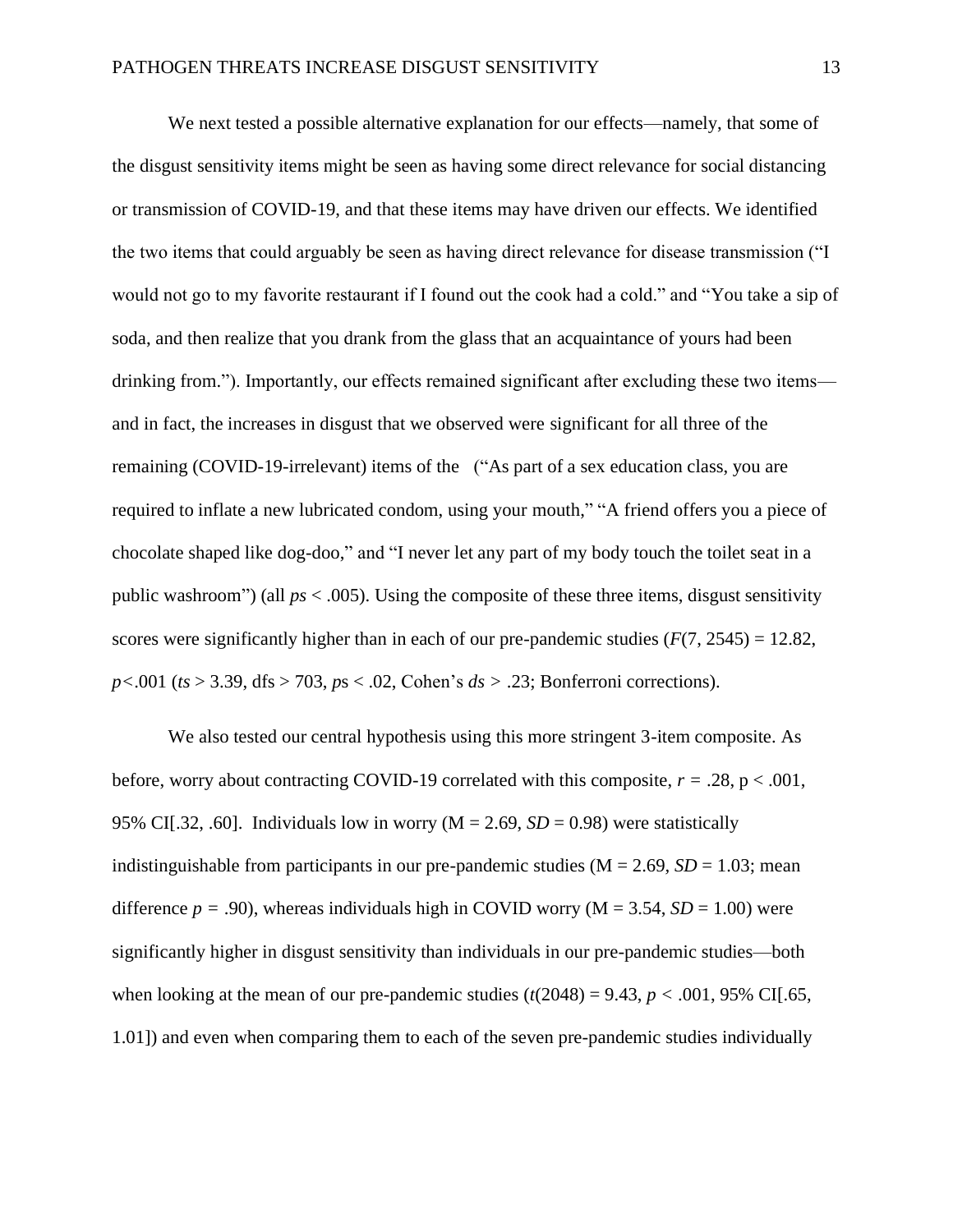(*F*(7,2183) = 20.59, *p* < .001, all *ts* > 6.74, dfs > 341, all *ps* < .001, Cohen's > *ds .*66; Bonferroni corrections).

## **Study 1B**

To assess the robustness of these effects, we next conducted a preregistered direct replication of Study 1A, assessing disgust sensitivity at a second time point during the pandemic.

## **Participants**

Five hundred and four participants were recruited via Amazon Mechanical Turk and were compensated \$1.00 for a 10-minute study (39.5% female;  $M_{\text{age}} = 38.80$ ,  $SD = 12.02$ , range 18-70). This sample size provided 99% power to detect an effect of the size observed in Study 1A (Cohen's  $d = .44$ ).

## **Procedure**

We conducted this study on June  $8<sup>th</sup>$ , 2020, when most U.S. states had relaxed lockdown restrictions. However, government officials were continuing to urge social distancing and other anti-virus measures (e.g., face masks, frequent handwashing). The pandemic therefore remained highly salient. Like Study 1A, this study was part of a large-scale study that we conducted concerning social distancing behavior. This study included the same disgust measure from Study 1A, the contamination subscale of the DSR ( $\alpha$  = .76). Participants also indicated their worry about COVID-19 on the same measure used previously.

#### **Results**

As in Study 1A, we began by comparing mean levels of disgust sensitivity during the pandemic to the mean levels observed across our seven pre-pandemic studies. Providing further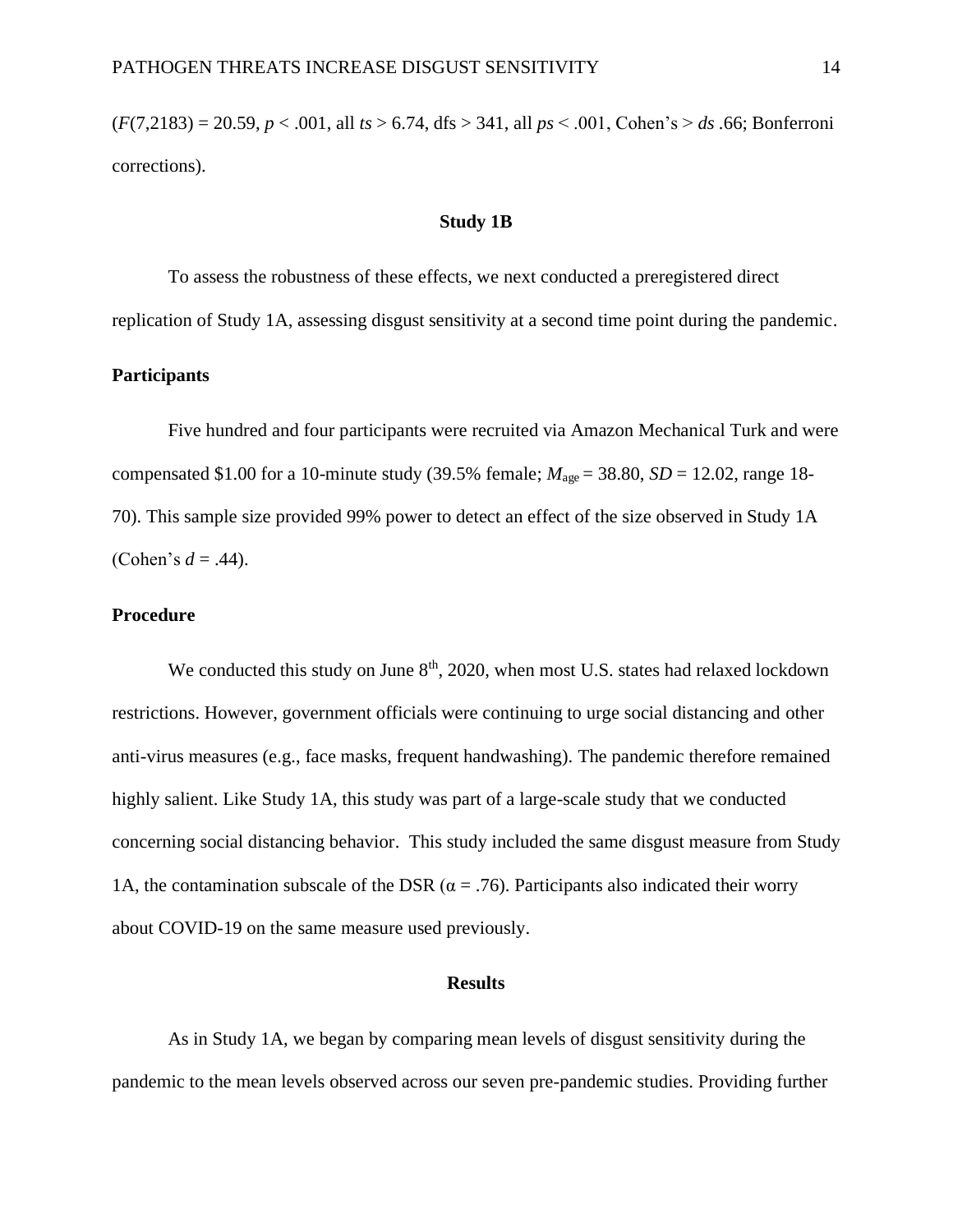support for the calibration hypothesis, we again found that disgust sensitivity was significantly higher during the pandemic than shortly before the pandemic,  $t(746.16) = 9.88$ ,  $p < .001$ , unequal variances, Cohen's *d* = .50. We then compared the results of the pandemic study to each of our individual pre-pandemic studies. We found that the level of disgust sensitivity we observed during the pandemic once again was significantly higher than in each of our seven pre-pandemic studies ( $ts > 5.03$ , dfs  $> 702$ ,  $ps < .001$ , Cohen's ds  $> .34$ ; Bonferroni corrections). On average, disgust sensitivity scores observed during the pandemic  $(M = 3.29, SD = 0.93, 95\% \text{ CI}$  [3.21, 3.37]) were approximately .5 points, 95% CI[.36,.54], higher (on a 5-point scale) than those observed pre-pandemic (*M* = 2.83, *SD* = 0.89, 95% CI [2.79, 2.87])..

We next tested our central hypothesis that the increase in disgust sensitivity would be moderated by an individual's personal worry about contracting COVID-19. As predicted, we again found a significant relationship between worry about COVID and disgust sensitivity (*r* = .46, *p* < .001, 95% CI[.37, .52)), such that individuals most concerned about the virus showed the highest levels of disgust sensitivity. As in Study 1A, we compared mean disgust sensitivity levels among individuals who were generally unconcerned about COVID-19 (1 SD below the mean on our COVID worry measure;  $N = 113$ ) and individuals who were generally concerned about the virus (1 SD above the mean on COVID worry;  $N = 155$ ). We once again found that individuals who were generally unconcerned about COVID-19 exhibited mean levels of disgust sensitivity  $(M = 2.82, SD = 0.90, 95\% \text{ CI}$  [2.65, 2.99]) that were nearly identical to the levels of disgust sensitivity observed in our pre-pandemic studies  $(M = 2.82, SD = 0.89, 95\% \text{ CI}$  [2.79, 2.87]; mean difference  $p = .9$ ). Further replicating the results of Study 1A, individuals who were generally concerned about the virus exhibited disgust sensitivity scores  $(M = 3.90, SD = 0.79,$ 95% CI [3.77, 4.03]) that were substantially higher than those in our pre-pandemic studies (a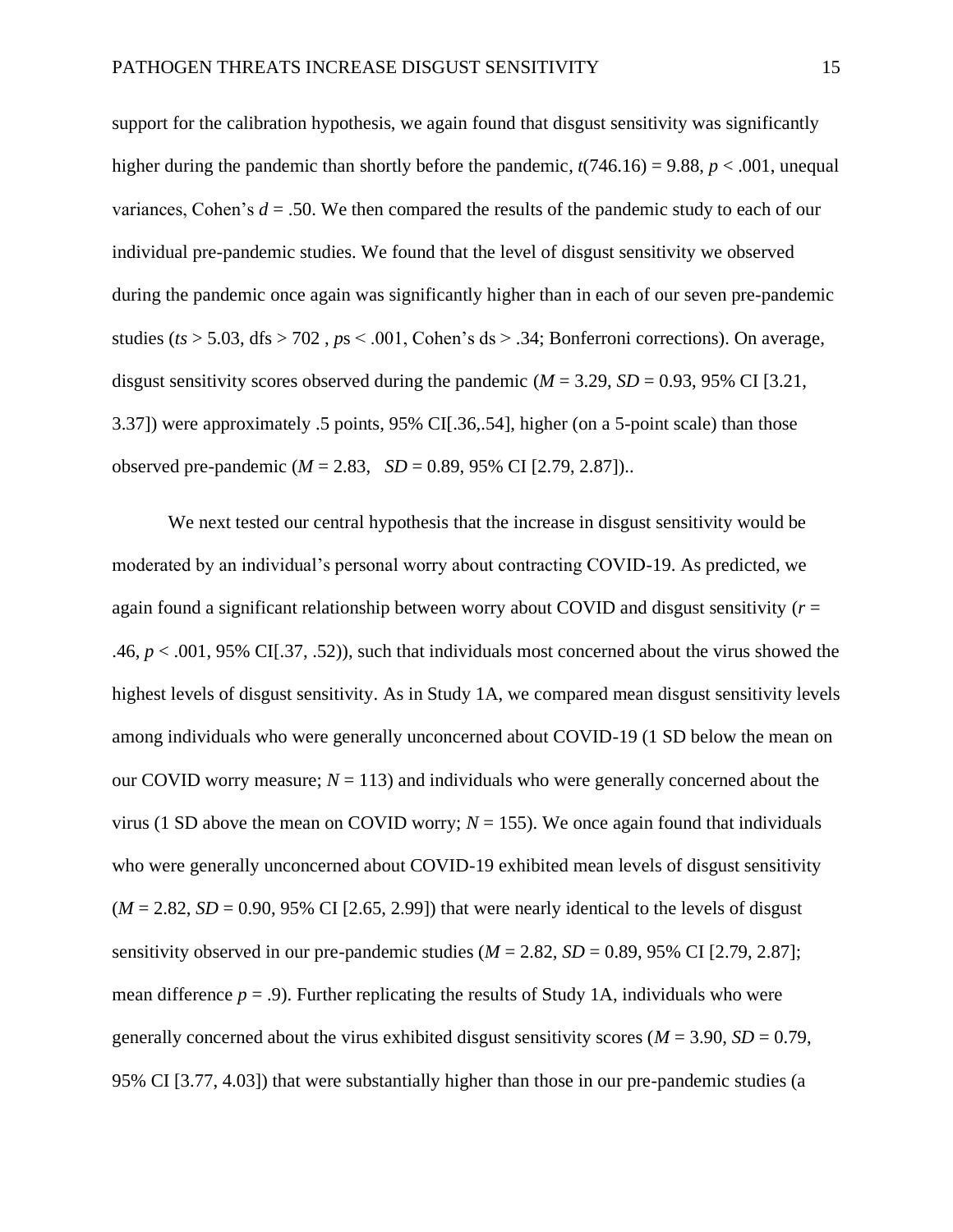difference of 1.1 points on a 5-point scale; *t*(185.30) = 16.14, *p* < .001, 95% CI[.94,1.20], Cohen's  $d = 1.16$ , unequal variances). Comparing this subsample to our previous studies revealed that individuals who were concerned about COVID-19 exhibited disgust sensitivity scores that were significantly higher than in each of our seven pre-pandemic studies  $(F(8,2241) =$ 32.58, *p* < 0.001; *ts* > 11.00, dfs > 353, *ps* <0.001, Cohen's *ds >* 1.19 ; Bonferroni corrections).

As in Study 1A, we again examined the pattern of effects on each of the individual items of the disgust sensitivity scale. Once again, we found a significant increase in disgust sensitivity for all five of the individual items (all *p*s < .001). Thus, this effect again extended to situations and stimuli with no relevance whatsoever for social distancing or COVID-19 transmission. (And, in fact, the size of the effect was actually significantly larger for the items that were irrelevant to disease transmission,  $F(1,2550 = 5.54, p = .02, \eta_p^2 = .002)$ .

As in our previous study, we also tested our central hypothesis after excluding items of potential relevance to COVID-19 transmission. We once again found that, even after excluding these items, disgust sensitivity correlated with worry about contracting the virus,  $r = .40$ ,  $p <$ .001, 95% CI[.56, .84]. Individuals low in worry about the virus  $(M = 2.73, SD = 1.06)$  were statistically indistinguishable from those in our pre-pandemic studies  $(M = 2.70, SD = 1.03;$ mean difference  $p = .77$  Conversely, and replicating our previous findings, individuals high in COVID worry ( $M = 3.79$ ,  $SD = 0.93$ ) were significantly higher in disgust sensitivity than participants in our pre-pandemic studies—both when compared to the mean disgust sensitivity levels of these seven studies (t(2048) = 12.78, *p<*.001, 95% CI[.92, 1.26]), and even when compared to each pre-pandemic study individually,  $F(7,2544) = 17.90$ ,  $p < .001$ ;  $ts > 9.59$ , dfs  $>$ 353, *ps* <.001, Cohen's *ds >*1.03; Bonferroni corrections.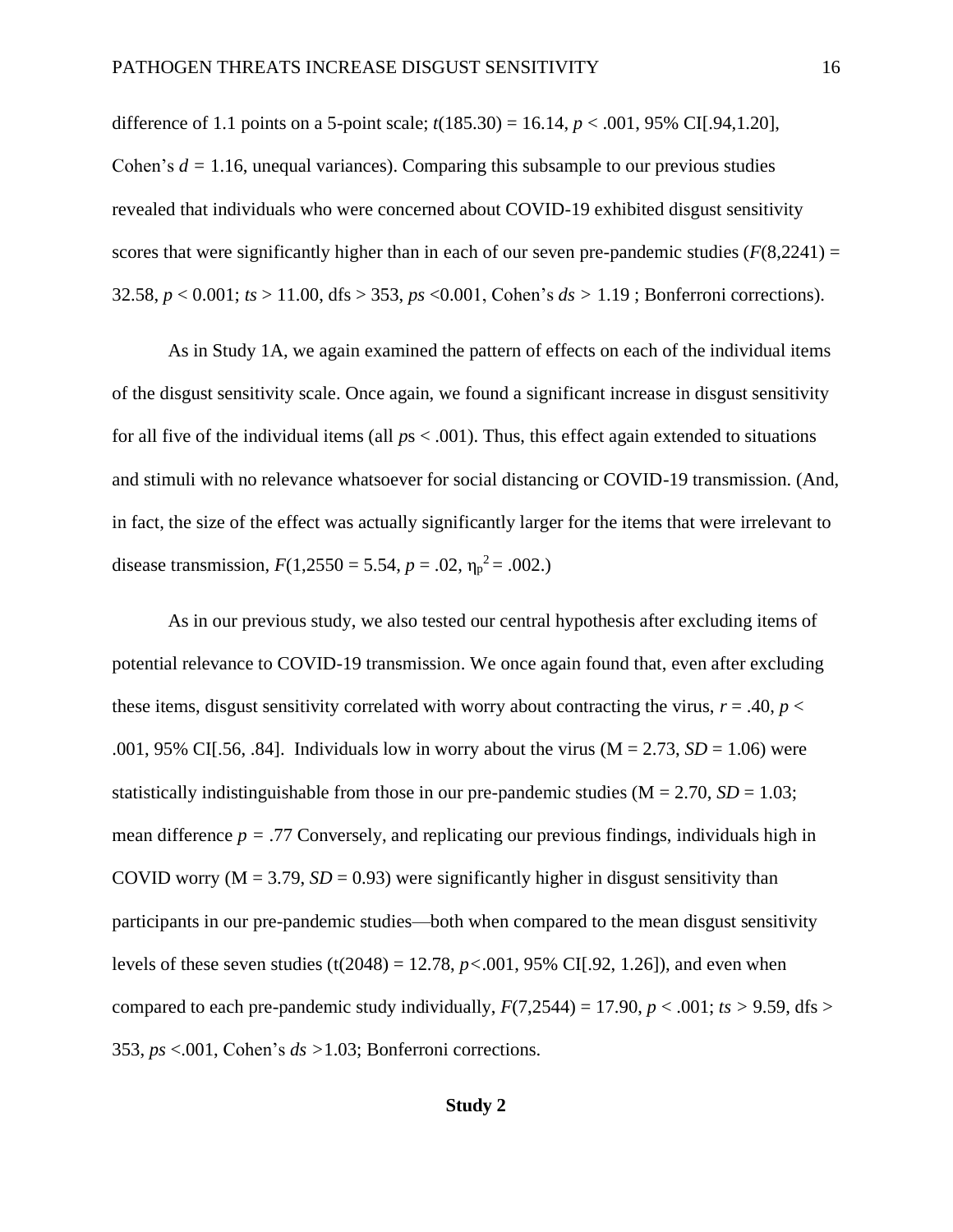We next tested our hypothesis using a longitudinal methodology to provide convergent support while ruling out alternative explanations—such as that the observed increase in disgust sensitivity stemmed from other extraneous design features (e.g., other survey content). Critically, in this study all materials and procedure were identical at both time points through the collection of our primary dependent measure. Further, in this study we also included the full disgust sensitivity scale (DS-R; Haidt, McCauley & Rozin, 1994; Olatunji, 2007) to determine whether the observed effects extended to broader measures of disgust sensitivity involving many more scale items—and, hence, substantially more observations per participant.

Participants also completed the perceived vulnerability to disease (PVD) scale (Duncan, Schaller, & Park, 2009) to measure general feelings of propensity to contract illnesses, which we predicted might moderate increases in disgust sensitivity. Additionally, we included two measures of self- and resource-protection motivations to test the alternative explanation that the effects we had observed represent a broader heightened motivation for security stemming from the other threats (e.g., economic instability) associated with the COVID-19 outbreak. Finally, as an exploratory, more experiential measure of disgust sensitivity, at Time 2 participants rated several disgusting images.

## **Method**

## **Participants**

For our Time 1 survey we recruited 251 participants from Amazon Mechanical Turk. One hundred and fifty-four of these participants (39.04% female,  $M_{\text{age}} = 36.84$ ,  $SD = 10.95$ : range 20-73) completed the Time 2 survey. Participants were paid \$1.00 for completing each survey. This sample size provided 80% power to detect an effect size of Cohen's *d* = .23 (two-tailed test).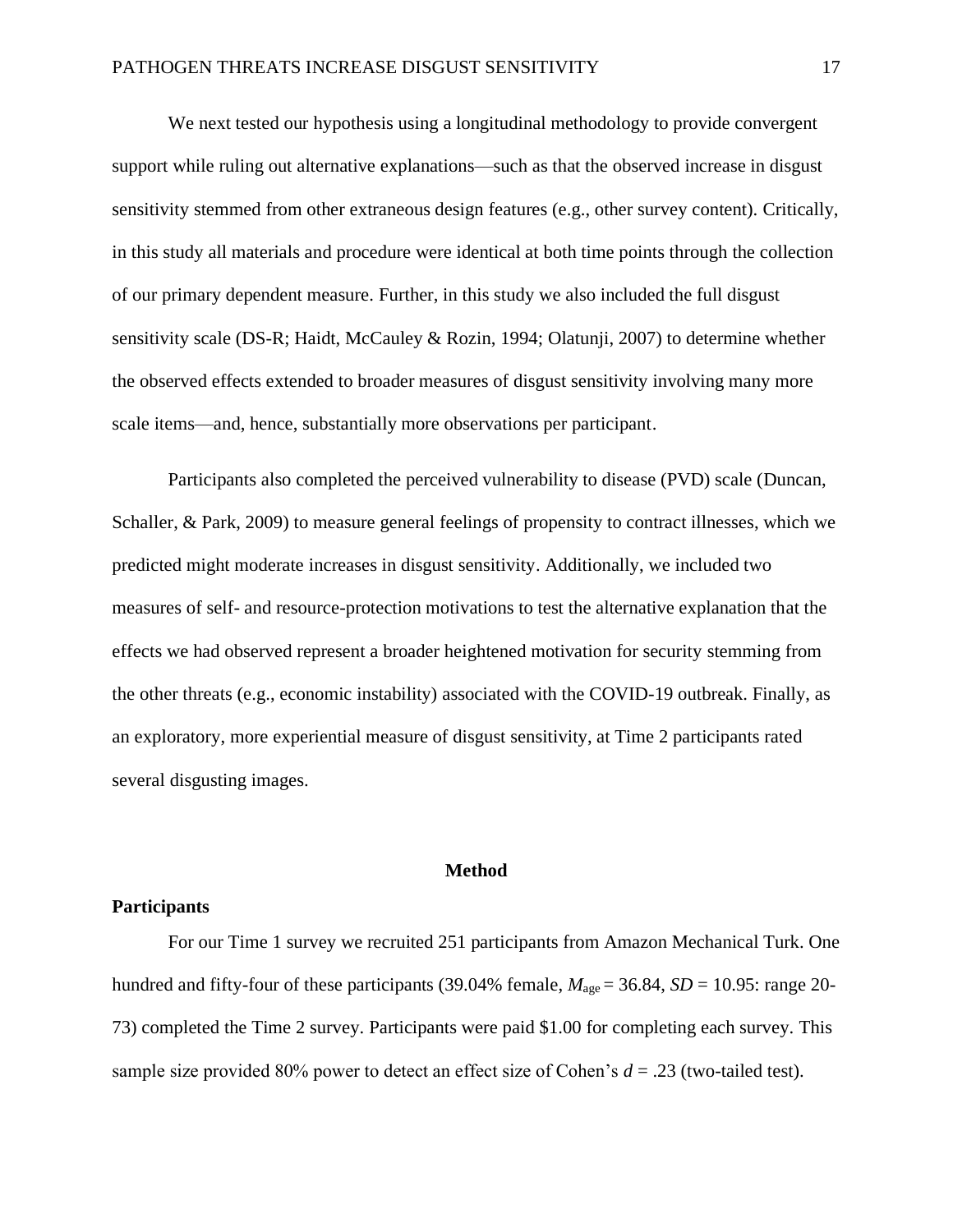## **Procedure**

We selected one of our pre-pandemic studies (Study 5) to serve as our Time 1 survey because it included the full DS-R scale, and because the mean level of disgust sensitivity in this study ( $M =$ 2.80,  $SD = 0.90$ , 95% CI  $[2.69, 2.91]$  was nearly identical to the overall mean level of disgust sensitivity observed across our pre-pandemic studies  $(M = 2.82, SD = 0.89, 95\% \text{ CI}$  [2.79, 2.87]). The Time 1 survey was administered prior to the COVID-19 outbreak in the U.S., on November 8<sup>th</sup>, 2019. The Time 2 survey was administered during the height of the initial wave of the pandemic, on May 5<sup>th</sup>, 2020. At both time points, participants first completed a set of measures unrelated to the current research (full materials for all studies are available at the OSF page for this research). They then completed the full 25-item DS-R scale ( $\alpha$ =.66). Participants then completed the PVD scale (Duncan et al., 2009), which includes statements such as "If an illness is 'going around' I will catch it"  $(\alpha = .75)$ . Participants next completed measures of self-protection and resource-protection motivations from Neele, Kenrick, White, and Neuberg (2016). The resource-protection scale assesses concerns with maintaining status and hierarchy, asking participants to rate their agreement with items such as "It's important to me that others respect my rank or position" ( $\alpha$ =.79). The self-protection scale includes items such as "I am motivated to keep myself safe from others" ( $\alpha$ =.88).

At Time 2, participants completed the same measures and then indicated their worry about contracting COVID-19 on the same measure from Studies 1A and 1B. Finally, as an exploratory experiential measure of disgust sensitivity, participants were asked to rate a series of images. They viewed 12 images presented in random order, four of which were positive (e.g., a piece of cheesecake) and eight of which were disgusting (e.g., rotten meat with maggots in it). Participants rated how appealing each image was from -5 (extremely unappealing) to +5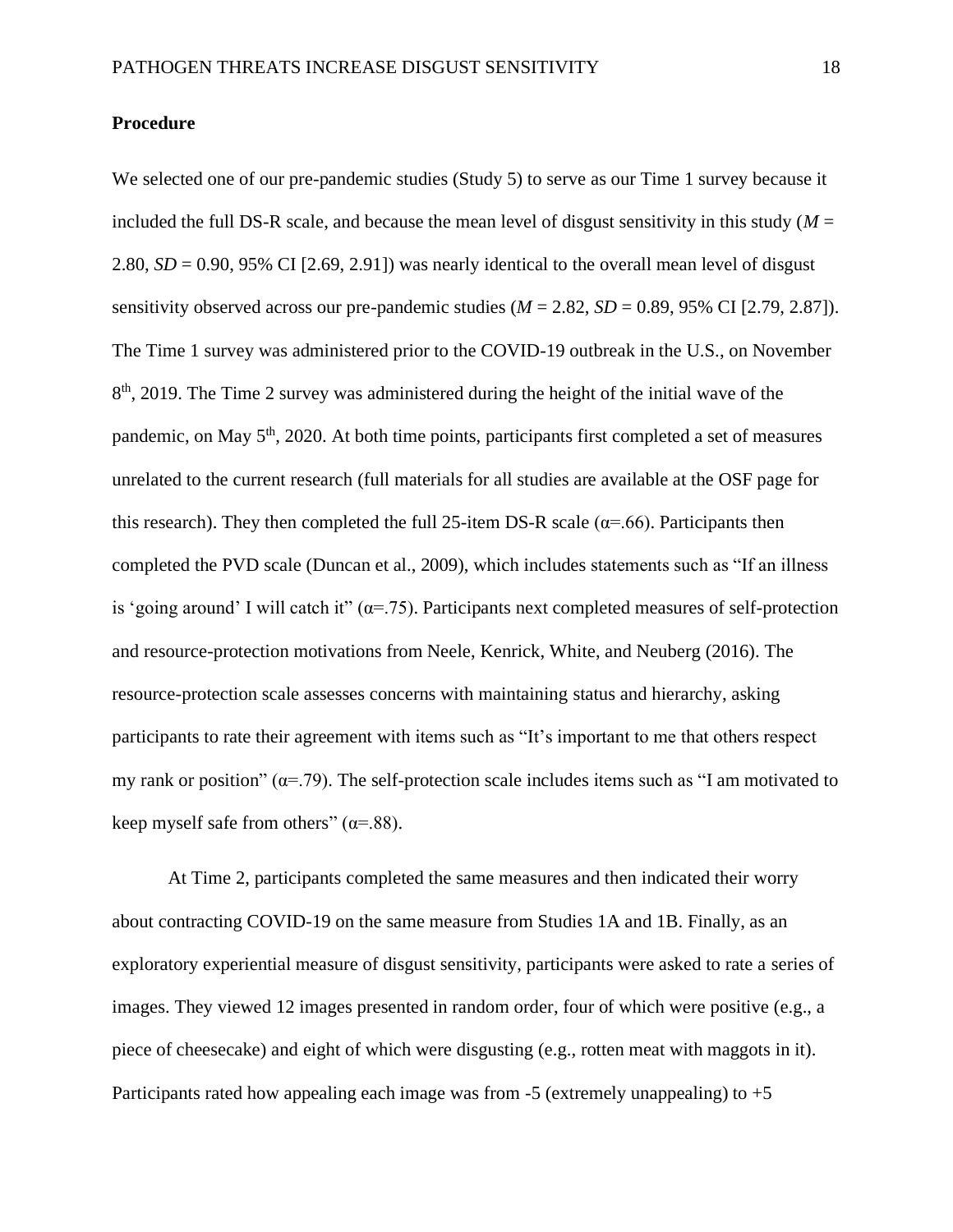(extremely appealing). We included this task to further verify that these increases in disgust sensitivity were not limited to situations with the potential for disease transmission, but truly extended to sensitivity to disgusting situations and stimuli more generally.

#### **Results**

Replicating the results of Studies 1A and 1B, participants' scores on the contamination subscale of the DS-R significantly increased from Time 1 ( $M = 2.67$ ,  $SD = 0.86$ ; 95% CI [2.54, 2.80]) to Time 2 (*M* =2.79, *SD* = 0.84, 95% CI [2.65, 2.91]), *t*(153) = 2.76, *p* = .006, 95% CI[.03,.20], Cohen's  $d = 0.14$ . Further, we also found that participants exhibited significant increases on the more general measure of disgust sensitivity, the full version of the DSR, from Time 1 pre-pandemic ( $M = 3.15$ ,  $SD = 0.68$ , 95% CI [3.04, 3.26]), to Time 2, ( $M = 3.22$ ,  $SD =$ 0.69, 95% CI[3.11, 3.33]), at the height of the pandemic  $(t(153) = 2.27, p = .02, 95\%$ CI[.009,.12], Cohen's *d*=.09). These results show that the effects that we previously observed were not limited to contamination-related disgust but extend to sensitivity to disgusting situations and stimuli more generally.

We next tested our central hypothesis that the increase in disgust sensitivity would be moderated by an individual's personal sense of vulnerability to COVID-19. As predicted, and consistent with our previous studies, we again found that worry about contracting COVID-19 predicted increases in disgust sensitivity, such that individuals who were more worried about contracting the virus exhibited greater increases in disgust sensitivity ( $\beta$  = .082, *t*(151) = 1.97, *p*  $= .05, 95\% \text{ CI } [.00, .31]$  (controlling for Time 1 disgust sensitivity).

Importantly, however, these analyses of mean DSR scale scores do not take full advantage of the diversity of items that comprise the scale and the statistical power that can be gained by considering each scale item as a unit of analysis. To leverage this, we also examined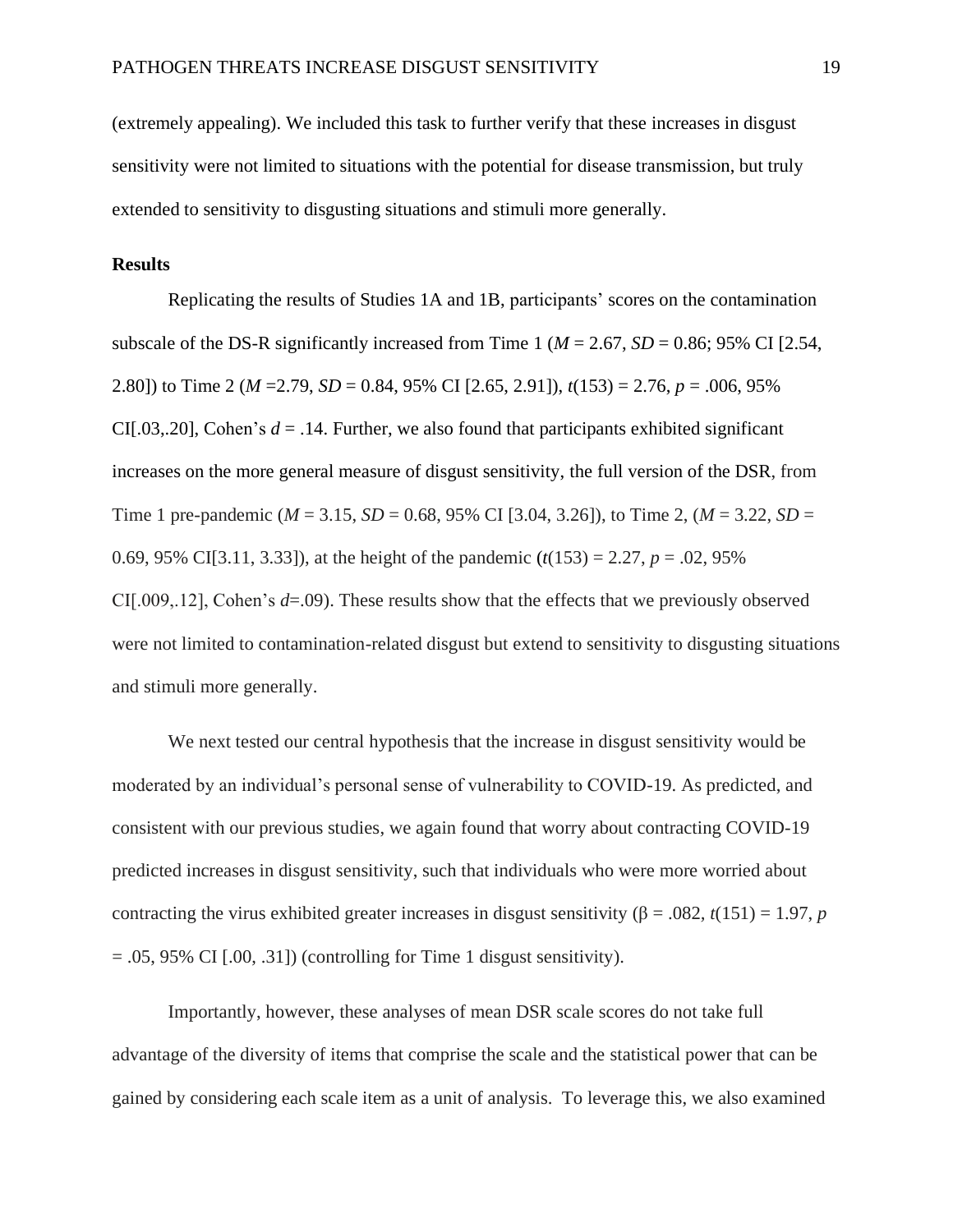## PATHOGEN THREATS INCREASE DISGUST SENSITIVITY 20

each scale item individually. Table 2 presents the mean difference (pandemic minus prepandemic) for each scale item, a t-value testing that mean against zero, and the standardized beta predicting scores on the item at Time 2 from worry about contracting COVID-19, controlling for the corresponding Time 1 item scores. Of note, 19 of the 25 scale items showed a mean difference greater than zero and 21 of the betas are in the predicted direction. Moreover, even if we exclude from consideration the two scale items that could be said to directly concern disease transmission (items #9 and #18), 17 of the remaining 23 show a positive mean difference and 19 show a positive beta.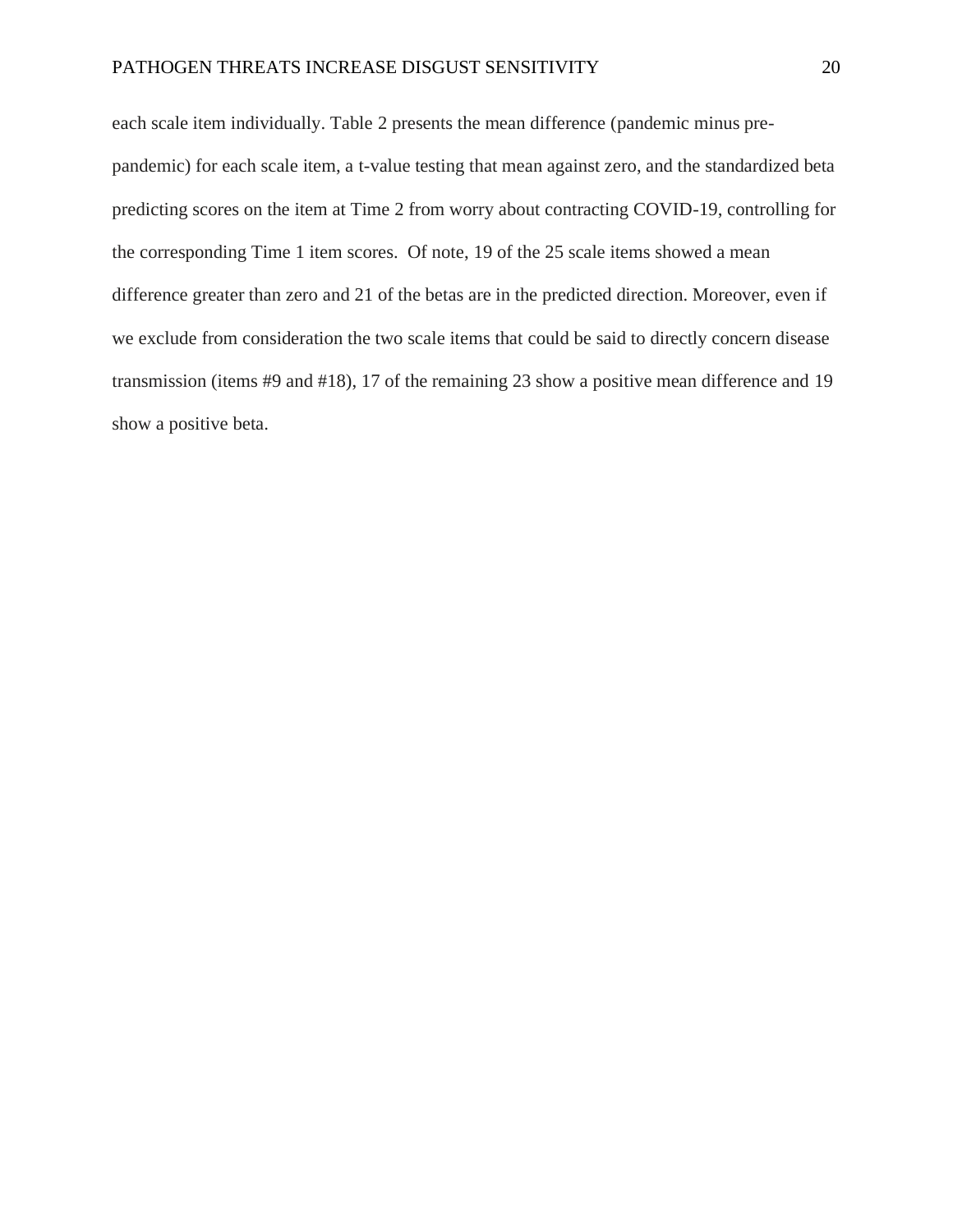| <b>DSR</b> |                                                                                                                                                          | <b>Mean</b><br><b>Difference</b> | SD    | t          | <b>Standardized</b><br><b>Beta</b> | $\boldsymbol{t}$ |
|------------|----------------------------------------------------------------------------------------------------------------------------------------------------------|----------------------------------|-------|------------|------------------------------------|------------------|
| 1.         | I might be willing to try<br>eating monkey meat, under<br>some circumstances.                                                                            | .104                             | 1.109 | 1.162      | $-.044$                            | .799             |
| 2.         | It would bother me to be in<br>a science class, and to see a<br>human hand preserved in a<br>jar.                                                        | .078                             | 1.100 | .879       | $-.051$                            | .860             |
| 3.         | It bothers me to hear<br>someone clear a throat full<br>of mucous.                                                                                       | .039                             | 1.108 | .436       | .084                               | 1.338            |
|            | 4. I never let any part of my<br>body touch the toilet seat in<br>public restrooms.                                                                      | .020                             | .977  | .248       | .019                               | .380             |
|            | 5. I would go out of my way<br>to avoid walking through<br>a graveyard.                                                                                  | .058                             | .945  | .768       | .121                               | 2.448*           |
|            | 6. Seeing a cockroach in<br>someone else's house<br>doesn't bother me.                                                                                   | .032                             | 1.275 | .316       | .012                               | .183             |
|            | 7. It would bother me<br>tremendously to touch a<br>dead body.                                                                                           | .253                             | 1.175 | $2.675**$  | .082                               | 1.316            |
| 8.         | If I see someone vomit, it<br>makes me sick to my<br>stomach.                                                                                            | .032                             | 1.057 | .981       | .083                               | 1.347            |
|            | 9. I probably would not go<br>to my favorite restaurant<br>if I found out that the<br>cook had a cold.                                                   | .338                             | 1.195 | $3.507***$ | .034                               | .490             |
|            | 10. It would not upset me at<br>all to watch a person with<br>a glass eye take the eye<br>out of the socket.                                             | .052                             | 1.472 | .438       | $-.003$                            | .044             |
|            | 11. It would bother me to see<br>a rat run across my path in<br>a park.                                                                                  | .111                             | 1.104 | 1.245      | .092                               | 1.513            |
|            | 12. Even if I was hungry, I<br>would not drink a bowl of<br>my favorite soup if it had<br>been stirred by a used but<br>thoroughly washed<br>flyswatter. | $-0.013$                         | 1.199 | $-.134$    | $-.066$                            | 1.049            |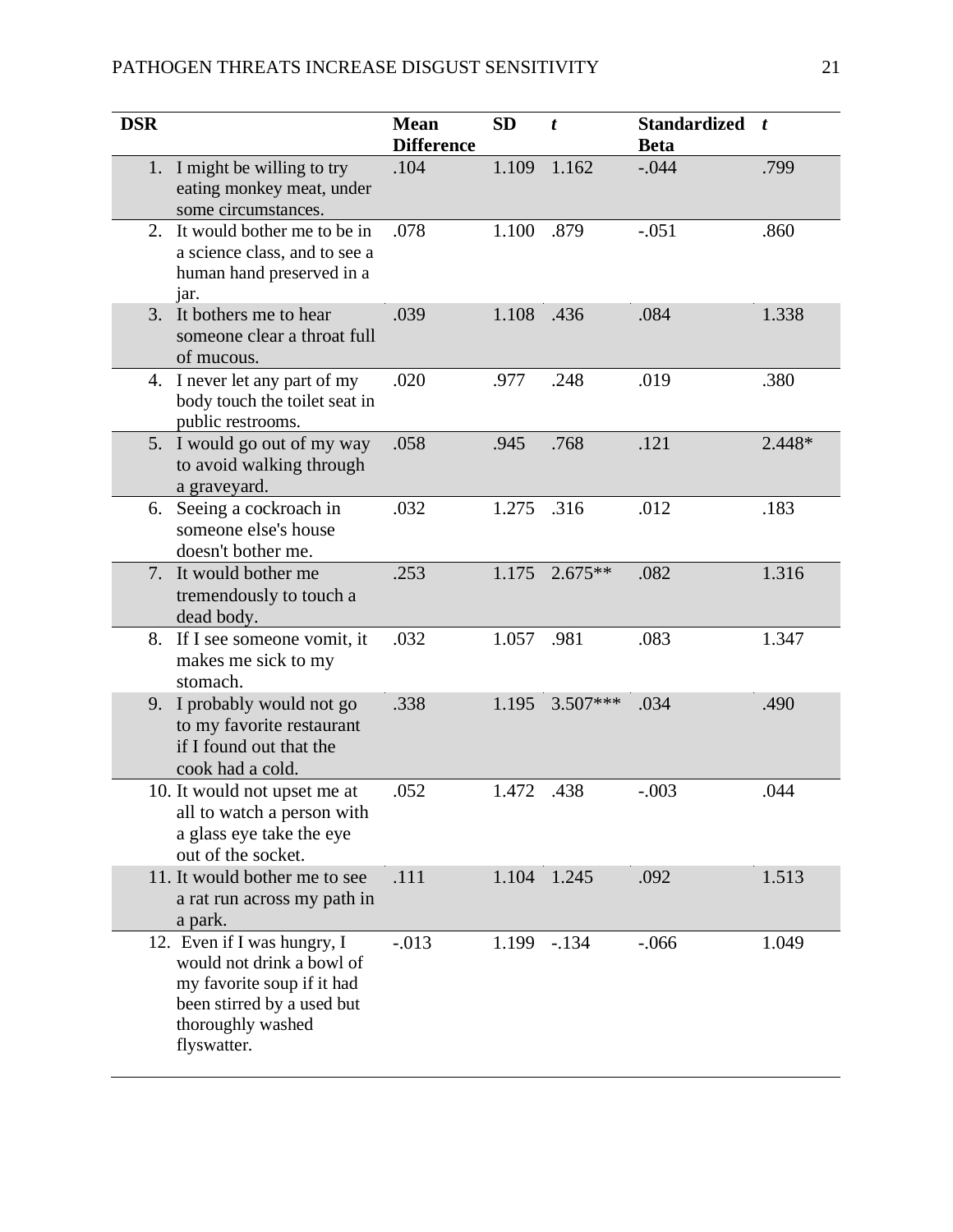| 13. It would bother me to<br>sleep in a nice hotel room<br>if I knew that a man had<br>died of a heart attack in<br>that room the night<br>before. | .156    | 1.167 | 1.658†   | .106 | $1.719\dagger$ |
|----------------------------------------------------------------------------------------------------------------------------------------------------|---------|-------|----------|------|----------------|
| 14. You see maggots on a<br>piece of meat in an outdoor<br>garbage pail.                                                                           | $-.058$ | .938  | $-.774$  | .121 | $2.042*$       |
| 15. While you are walking<br>through a tunnel under a<br>railroad track, you smell<br>urine.                                                       | .084    | .963  | 1.088    | .126 | 2.019*         |
| 16. You take a sip of soda, and<br>then realize that you drank<br>from the glass that an<br>acquaintance of yours had<br>been drinking from.       | .097    | 1.040 | 1.162    | .086 | 1.392          |
| 17. Your friend's pet cat dies,<br>and you have to pick up the<br>dead body with your bare<br>hands.                                               | .137    | 1.076 | 1.577    | .069 | 1.154          |
| 18. You see someone put<br>ketchup on vanilla ice<br>cream, and eat it.                                                                            | $-.064$ | 1.033 | $-.780$  | .053 | .905           |
| 19. You see a man with his<br>intestines exposed after an<br>accident.                                                                             | .000    | .800  | .000     | .085 | 1.571          |
| 20. You discover that a friend<br>of yours changes<br>underwear only once a<br>week.                                                               | .032    | 1.063 | .379     | .123 | 1.894†         |
| 21. A friend offers you a piece<br>of chocolate shaped like<br>$dog$ -doo.                                                                         | .033    | .986  | .411     | .066 | 1.119          |
| 22. You accidentally touch the<br>ashes of a person who has<br>been cremated.                                                                      | .149    | .877  | $2.114*$ | .051 | .962           |
| 23. You are about to drink a<br>glass of milk when you<br>smell that it is spoiled.                                                                | $-.026$ | 1.019 | $-.317$  | .216 | 3.384 ***      |
| 24. As part of a sex education<br>class, you are required to                                                                                       | .071    | .908  | .976     | .063 | 1.235          |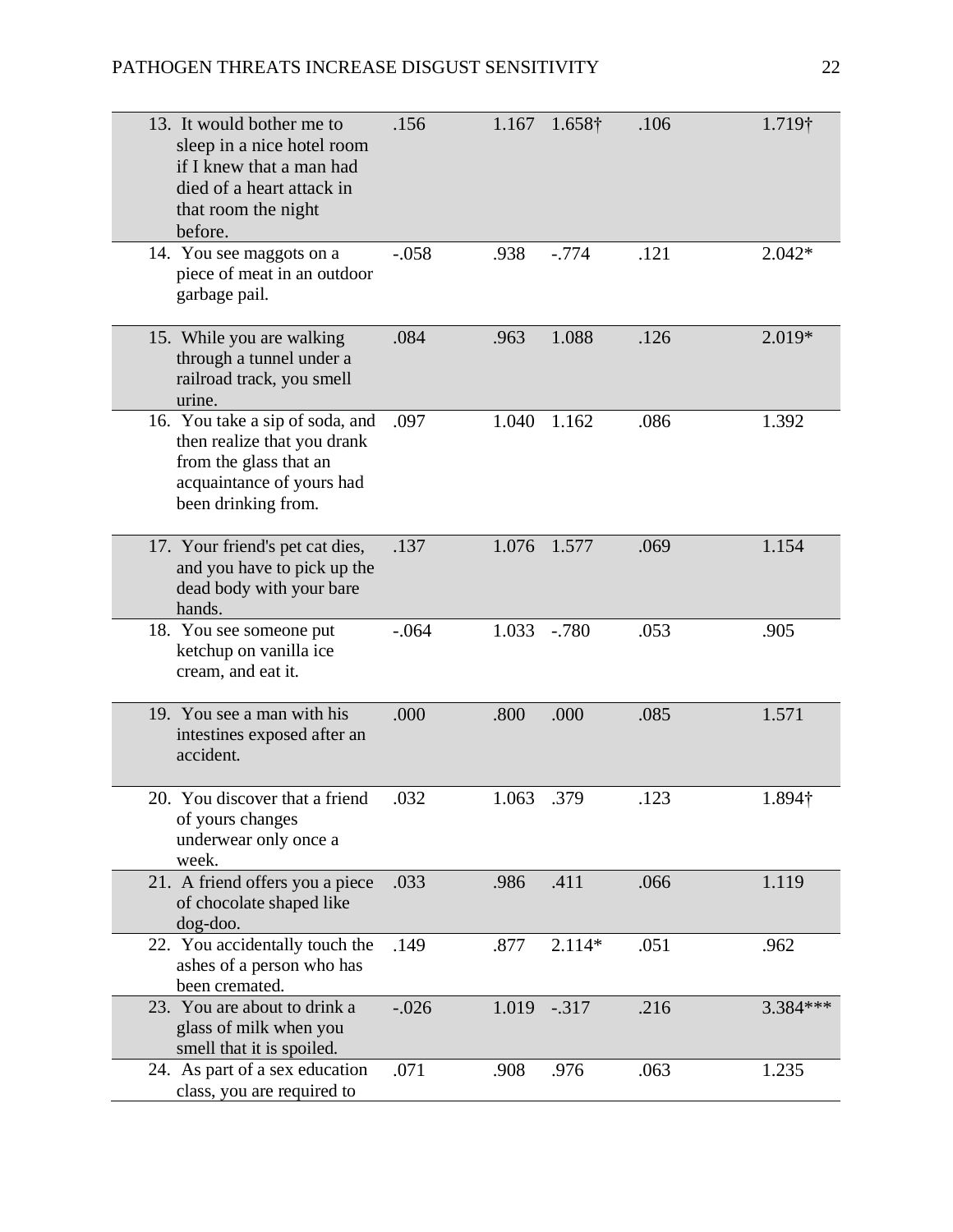| Note: $p < .001***$ , $p < .01**$ , $p < .05*$ $p < .10*$ |         |      |         |      |          |
|-----------------------------------------------------------|---------|------|---------|------|----------|
| Average                                                   | .06728  | .365 | $2.27*$ | .082 | $1.972*$ |
| an earthworm.                                             |         |      |         |      |          |
| concrete, and you step on                                 |         |      |         |      |          |
| <sub>on</sub>                                             |         |      |         |      |          |
| 25. You are walking barefoot                              | $-.033$ | 1.00 | $-.403$ | .059 | .929     |
| inflate a new unlubricated<br>condom, using your mouth.   |         |      |         |      |          |

*Table 2.* Mean differences (pandemic minus pre-pandemic), t-values, and standardized betas predicting scores on the item at Time 2 from worry about contracting COVID-19, controlling for Time 1 item scores.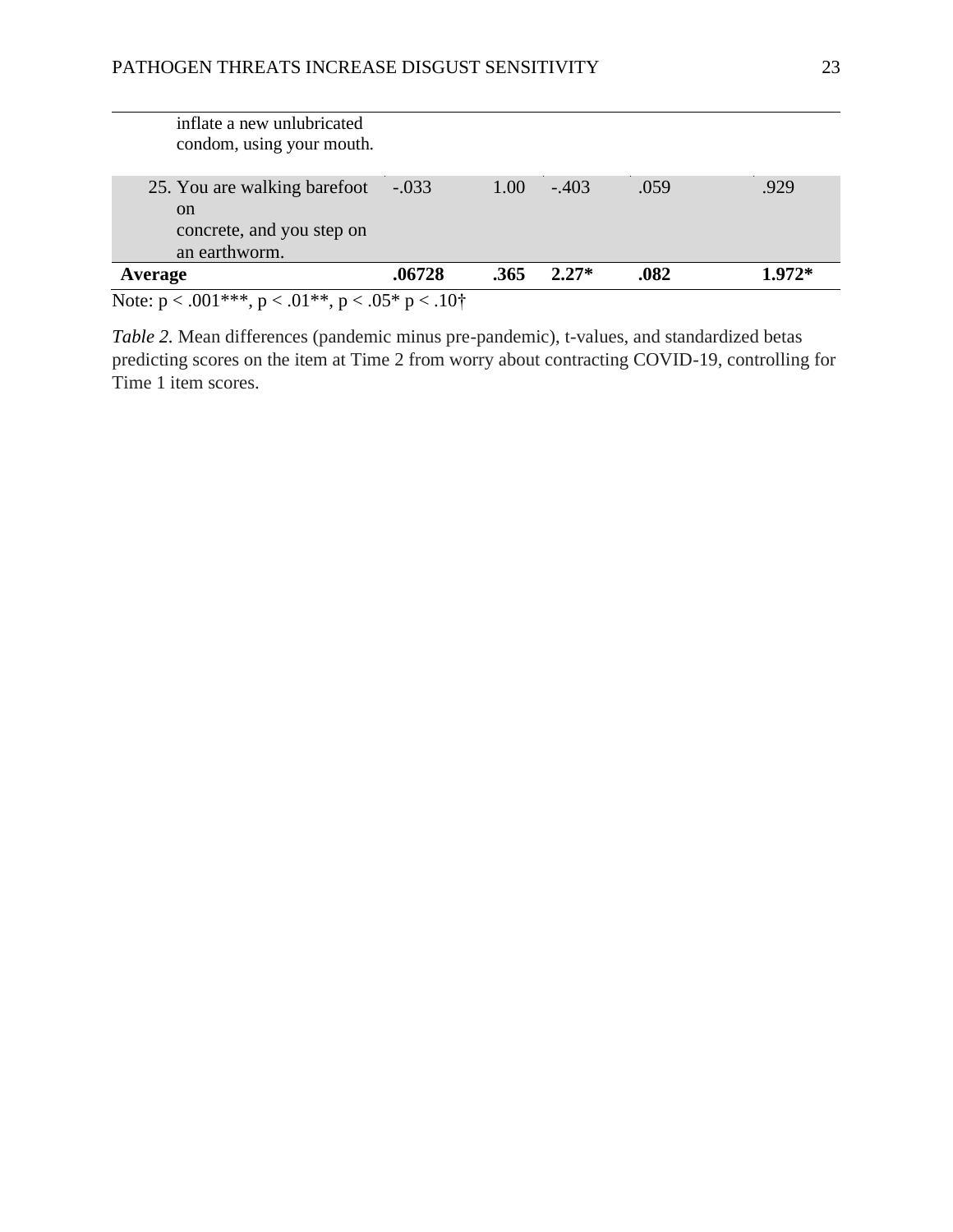To formally test the hypothesis using each item response from each participant, we constructed a two-level multi-level model, treating both individual DS-R scale items and participants as random factors (Judd, Westfall, & Kenny, 2012). Our data consisted of 25 DS-R items nested within 154 participants. Our model was constructed such that DS-R scores at Time 2 were predicted independently by (1) DS-R scores at Time 1 and (2) individuals' subjective sense of vulnerability to this disease threat (i.e., worry about contracting COVID-19). At the participant level, the model involved both random intercepts and random slopes for each DS-R Time 1 item; at the level of the individual DS-R items, the model included random intercepts and random slopes for both DSR item and the participant's expressed worry about contracting COVID-19.

As predicted, we found strong evidence that worry about contracting COVID-19 predicted increases in disgust sensitivity using all 25 items from the DS-R scale. Individuals who were more worried about contracting the virus exhibited the greatest increases in disgust sensitivity (γ = .049, *SE* = .02), (*t*(119.618) = 2.52, *p* = .013, 95% CI = [.010, .088]). As before, this effect replicated even when excluding items on the DS-R that are directly relevant to disease transmission (Item #9 & Item #16.  $(y = .051, SE = .02)$ ,  $t(113.60) = 2.52$ ,  $p = .013,95\%$  CI = [.011, .091]. Thus, as predicted—and providing further convergent evidence for the calibration hypothesis—changes in responses to the DS-R items following the outbreak of the pandemic varied as a function of participants' concern about personally contracting COVID-19: The more worried the participant, the more they exhibited an increase in their sensitivity to the wide variety of potentially disgusting situations and stimuli presented on the DS-R.

We next examined our exploratory measure of COVID-19 susceptibility, perceived vulnerability to disease. We had originally predicted that this measure, like our measure of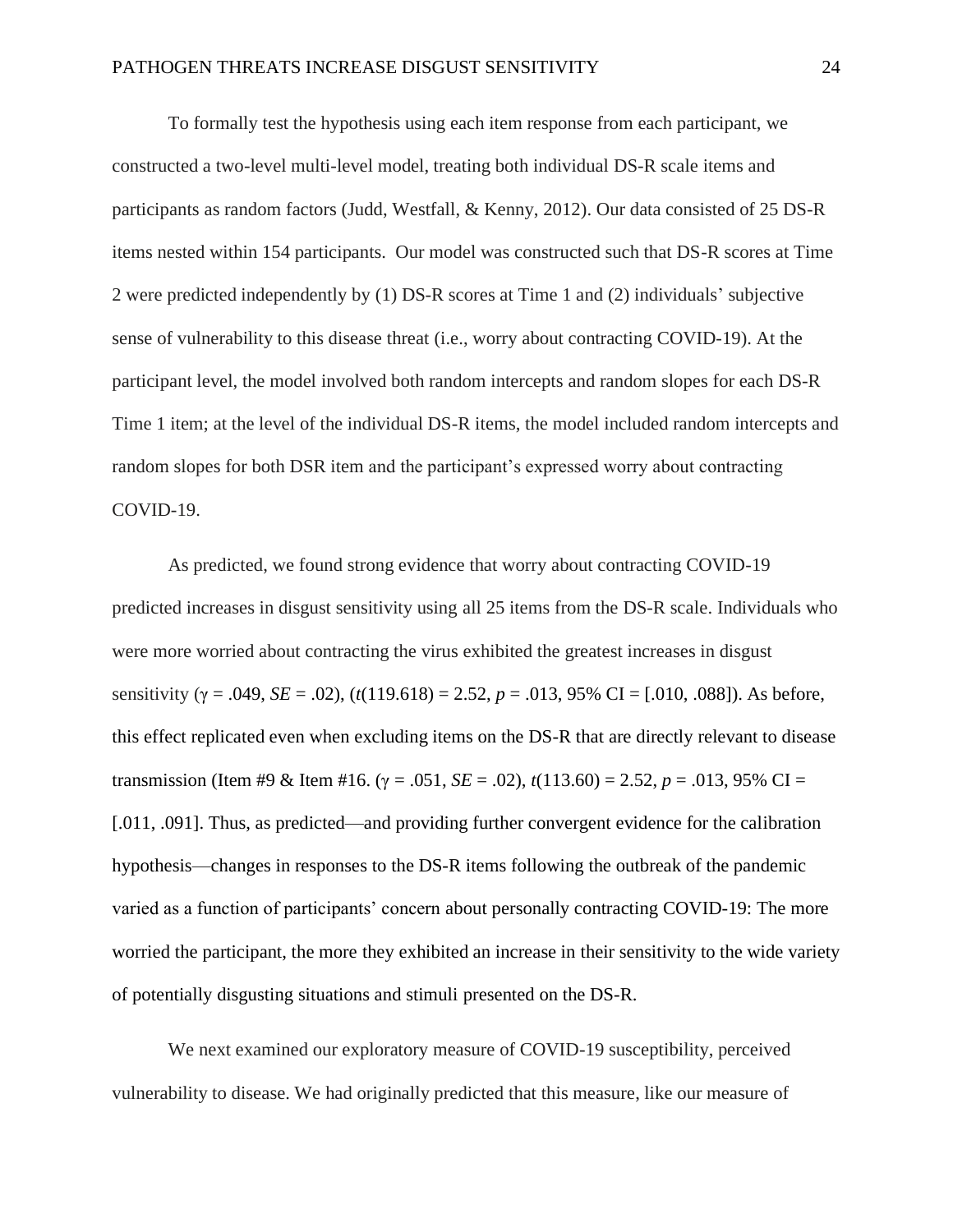COVID-19-specific worry, would moderate the degree to which an individual's disgust sensitivity increased, such that individuals higher in PVD would show greater increases in disgust sensitivity. Intriguingly, however, rather than finding that PVD moderated these effects, we observed significant *changes* in perceived vulnerability to disease following the COVID-19 outbreak, with PVD scores exhibiting a substantial increase from Time 1 ( $M = 2.86$ ,  $SD = 0.59$ , 95% CI[2.77, 2.96]) to Time 2 (*M* = 3.01, *SD* = 0.58, 95% CI [2.92, 3.10]), *t*(153) = 4.31, *p* < 0.001, 95% CI [.08,.21], Cohen's *d* =.24. Although these results were unexpected and should therefore be interpreted cautiously, these findings suggest that rather than solely being a stable individual difference, perceived vulnerability to disease—like disgust sensitivity—may exhibit a similar sensitivity to context, being calibrated to an individual's local ecology and situational pressures.

Further, also consistent with our predictions, we found that these effects did not extend to other motivations for safety and stability: Participants did not exhibit changes in either their concern about status/hierarchy preservation ( $p = .83$ ), nor their general self-protection concerns  $(p = .14).$ <sup>1</sup> These results further suggest that the effects that we observed were truly indicative of an increase in disgust sensitivity *specifically*, rather than more general changes in self-protective motivations (e.g., stemming from other potential threats posed by the pandemic).

Finally, in exploratory analyses, we also examined the degree to which these changes in disgust sensitivity might generalize to other indices of disgust—such as disgust experienced in response to visual imagery. To test this question, we analyzed participants' evaluations of the eight disgusting images they were asked to rate. As expected, we found that disgust sensitivity

<sup>&</sup>lt;sup>1</sup> Further, neither status/hierarchy protection,  $β = .072$ ,  $t(151) = .894$ ,  $p = .373$ , 95% CI [-.09,.23] nor self-protection concerns,  $β = .137$ ,  $t(151) = 1.62$ ,  $p = .108$ , 95% CI [-.03, .30] moderated the observed increase in disgust sensitivity over time.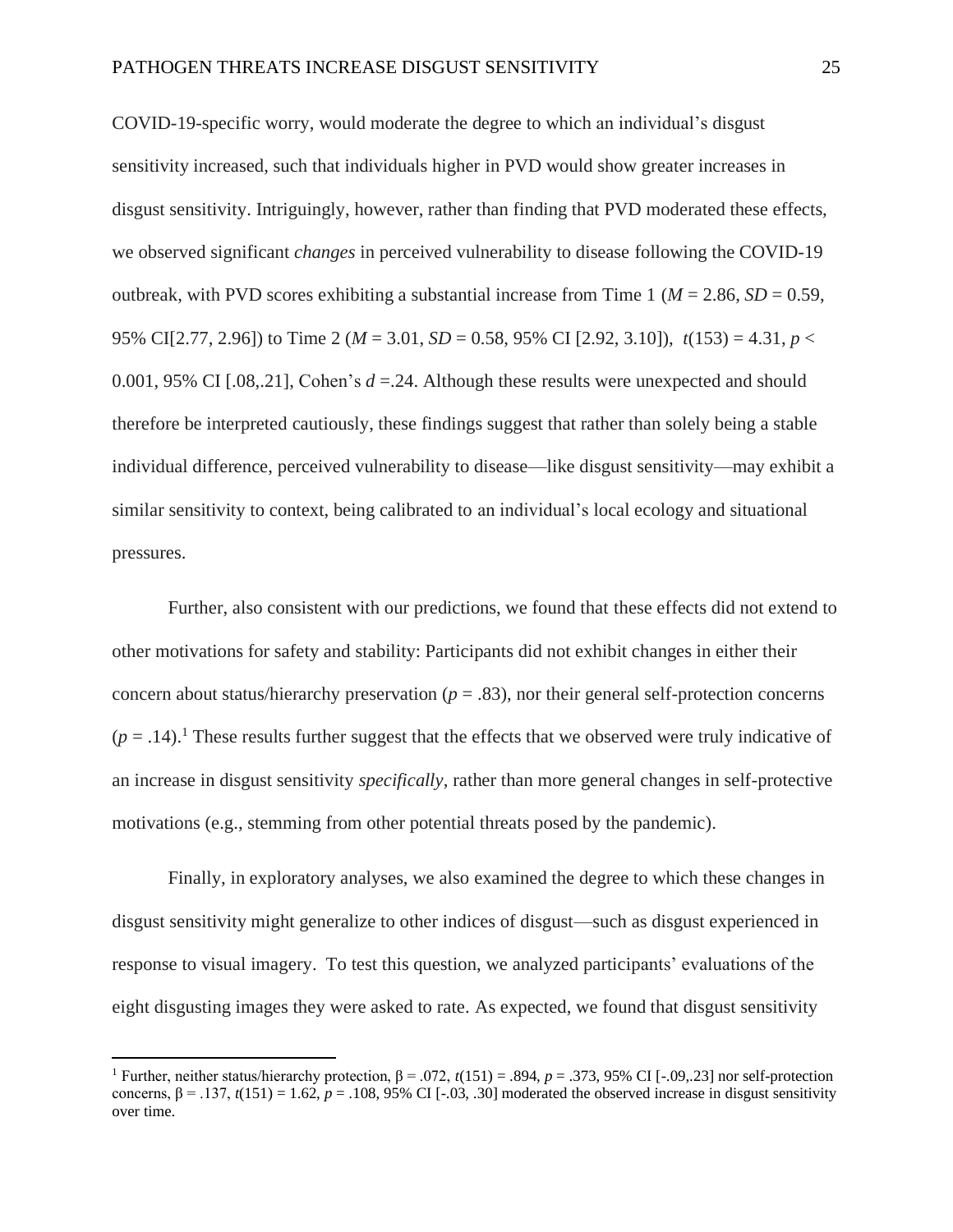scores at Time 2 significantly predicted more negative ratings of the disgusting images ( $\beta$  = -.42,  $t(151) = 5.76, p < .001, 95\%$  CI[-.57, -.28]). Further—and more interestingly—we also found that Time 2 disgust sensitivity scores continued to predict more negative ratings of these disgusting images *even when controlling for disgust sensitivity at Time 1* ( $\beta$  = -.29, *t*(150) = 2.04,  $p = .04$ , 95% CI[ $-.57, -.01$ ]<sup>2</sup>. This suggests that the increases in disgust sensitivity that we observed did, in fact, represent more general increases in sensitivity to disgusting situations and stimuli. Further, and also consistent with our predictions, disgust sensitivity did not predict ratings of the positive images (Time 1 Disgust:  $\beta$  = -.03,  $p$  = .73, 95% CI [-.19, .13]; Time 2 disgust:  $\beta$  = -.06,  $p$  = .5, 95% CI [-.22, .11]). This provides further support for our contention that these effects specifically represent differences in disgust *sensitivity* (i.e., reactivity to potentially disgusting situations and stimuli), rather than, e.g., differences in state disgust. Although these analyses are post-hoc and should therefore be interpreted cautiously, these results provide further support for our hypothesis that disgust sensitivity is heightened in response to salient disease threats.

## **Discussion**

The goal of this research was to reexamine the "calibration hypothesis": that disgust sensitivity is adaptively calibrated to local ecology. We tested this question using a naturally occurring disease threat, the COVID-19 pandemic. Using both cross-sectional and longitudinal methodologies, we found robust support for our predictions: Disgust sensitivity increased following the outbreak of the pandemic, and this increase was moderated by subjective feelings of vulnerability to COVID-19. Further, we ruled out alternative explanations, such as a broader

<sup>&</sup>lt;sup>2</sup> Time 2 disgust sensitivity scores predict more negative ratings of these disgusting images even after excluding the two disease relevant items from the DS-R Scale and controlling for Time 1 disgust ( $\beta$  = -.62, t(150) = 2.05, p = .04, 95% CI[-1.21, -.02])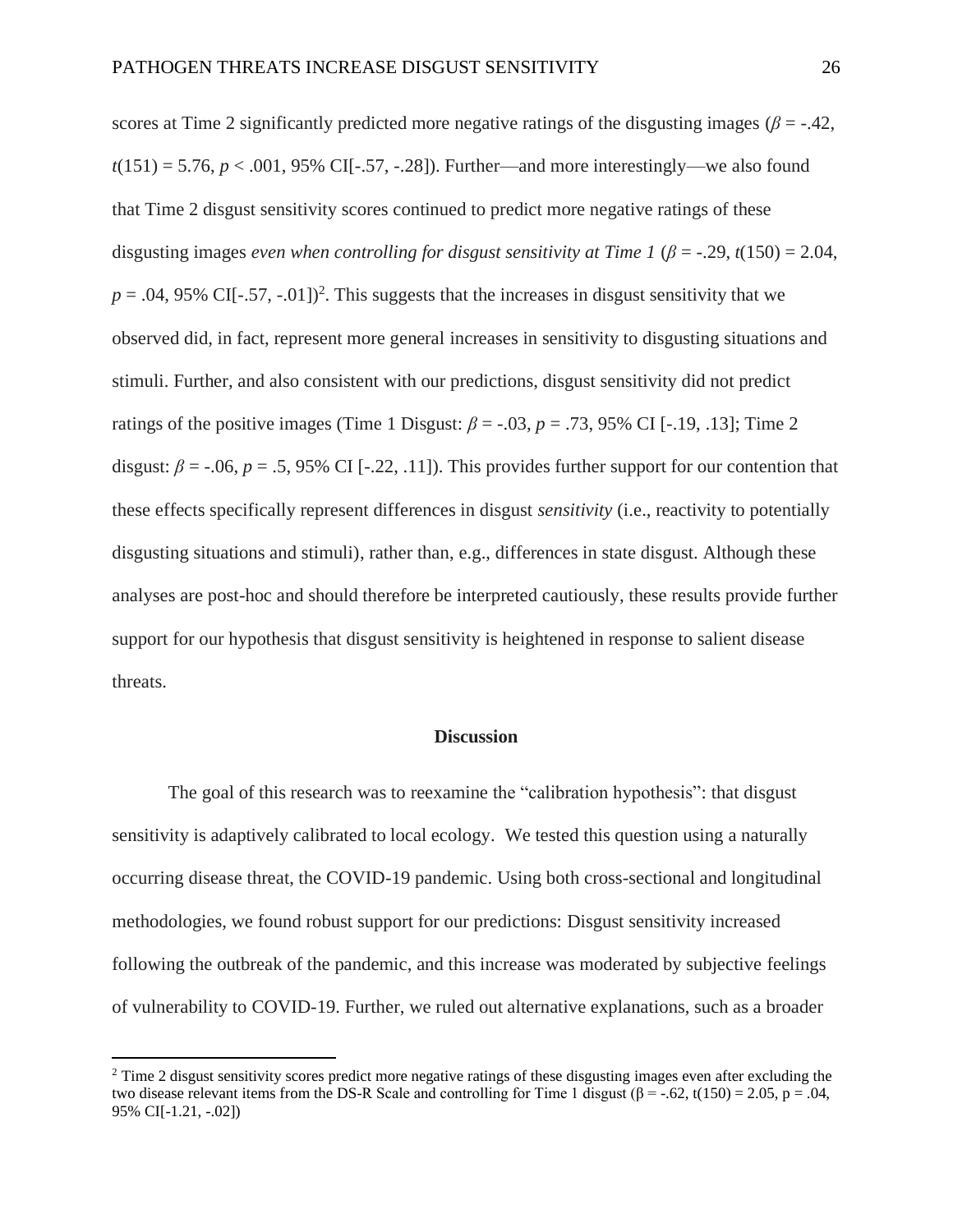increase in self-protection motivations. Additionally, we found evidence—albeit unexpected that perceived vulnerability to disease, like disgust sensitivity, might exhibit adaptive flexibility, increasing in response to disease threats. Finally, we also found evidence that these increases in disgust sensitivity generalize to other indices of sensitivity to disgust, such as emotional responses to visual stimuli.

This research has important implications for theories of disgust. As noted above, our research is consistent with Tybur et al.'s (2018) call for a longitudinal approach to the study of the relation between disgust sensitivity and pathogens in the ecology. Our research challenges the view that these factors are unrelated, suggesting that situational features of one's local environment indeed shape disgust sensitivity. During a salient disease threat—when heightened sensitivity to disgust would be adaptive (Zietsch, 2016)—people generally exhibited increased disgust sensitivity. Further, this increase was calibrated to one's personal subjective sense of vulnerability: People who felt more worried about contracting COVID-19 showed greater increases in disgust sensitivity.

This work has important methodological and practical implications as well. As noted above, research on disgust sensitivity typically treats the construct largely as a stable individual difference. Research on disgust sensitivity and COVID-19 has also overwhelmingly adopted this perspective, examining how disgust sensitivity shapes responses to the pandemic, without considering that the pandemic might also shape sensitivity to disgust. Our results serve as an important complement and caveat to this research, demonstrating that disgust sensitivity is also sensitive to situational influences. These results have important implications for research on COVID-19 specifically, as well as on disgust sensitivity and its consequences more generally.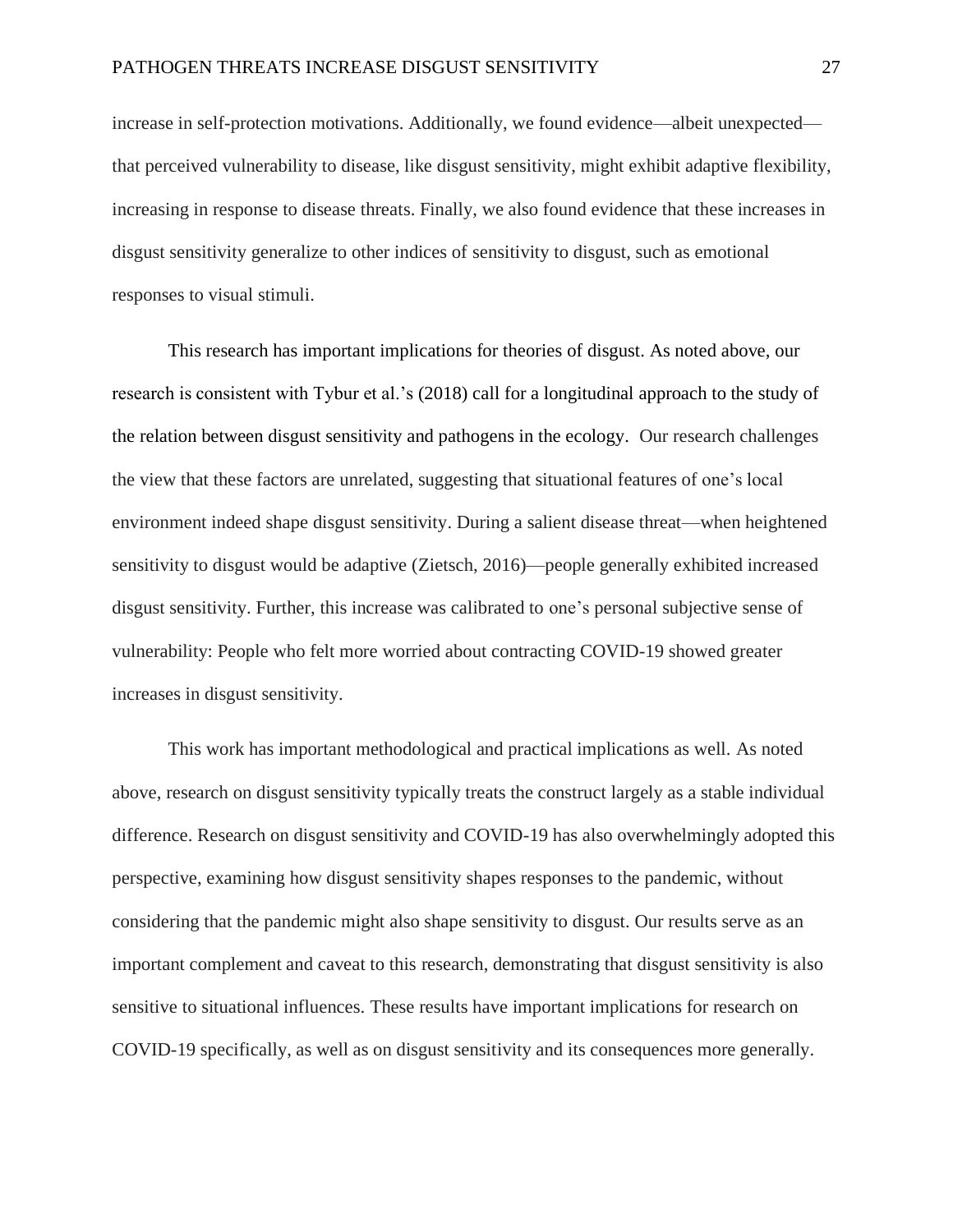Finally, beyond these theoretical and methodological contributions, these findings may also have societal implications. Disgust sensitivity, as discussed above, relates to intergroup prejudice and endorsement of right-wing political attitudes. Heightened disgust sensitivity may therefore motivate increased intergroup hostility—perhaps helping explain the greater prejudice against racial minority groups reported anecdotally and documented in some forthcoming research (Liu, 2020). Similarly, these findings suggest that if COVID-19 remains a salient threat—and disgust sensitivity remains heightened—we may see increased global support for right-wing parties and politicians. Future research will be needed to understand the consequences of the increases in disgust sensitivity documented here.

## **Open Practices**

Study 1B was preregistered. All data, materials, syntax, and preregistration documentation are available at

[https://osf.io/a4mgv/?view\\_only=022cc0ec5d114575aa872184b06c05ca.](https://osf.io/a4mgv/?view_only=022cc0ec5d114575aa872184b06c05ca)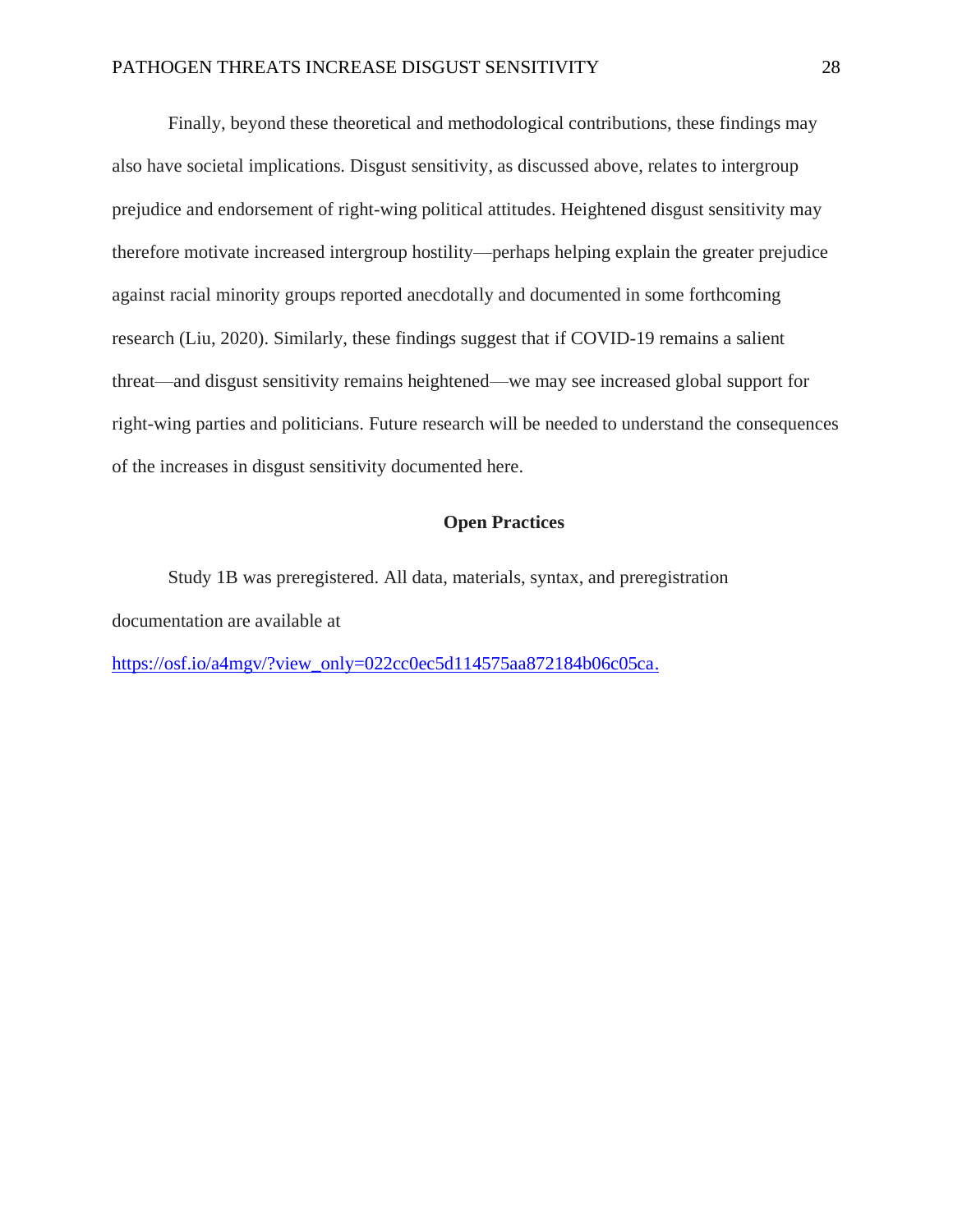#### References

- Buhrmester, M., Kwang, T., & Gosling, S. D. (2016). *Amazon's mechanical turk: A new source of inexpensive yet high-quality data*? In A. E. Kazdin (Ed.), *Methodological issues and strategies in clinical research* (p. 133–139). American Psychological Association.
- Buss, D. M., & Schmidt, D. P. (1993). Sexual strategies theory: An evolutionary perspective on human mating. *Psychological Review, 100,* 204-232.
- Clark L. A. & Watson D. (1995). Constructing validity: Basic issues in objective scale development. *Psychological Assessment*, *7*(3), 309–319.
- Curtis, V., & Biran, A. (2001). Dirt, disgust, and disease: Is hygiene in our genes? *Perspectives in Biology and Medicine, 44*(1)*,*17-31.
- Curtis, V., de Barra, M., & Aunger, R. (2011). Disgust as an adaptive system for disease avoidance behaviour. *Philosophical Transactions of the Royal Society B, 366*(1568), 389–401
- Druschel, B., & Sherman, M. (1999). Disgust sensitivity as a function of the Big Five and gender. *Personality and Individual Differences, 26,* 739-748.
- Duncan, L., Schaller, M., & Park, J. (2009). Perceived vulnerability to disease: Development and validation of a 15-item self-report instrument. *Personality and Individual Differences, 47*(6)*,* 541-546.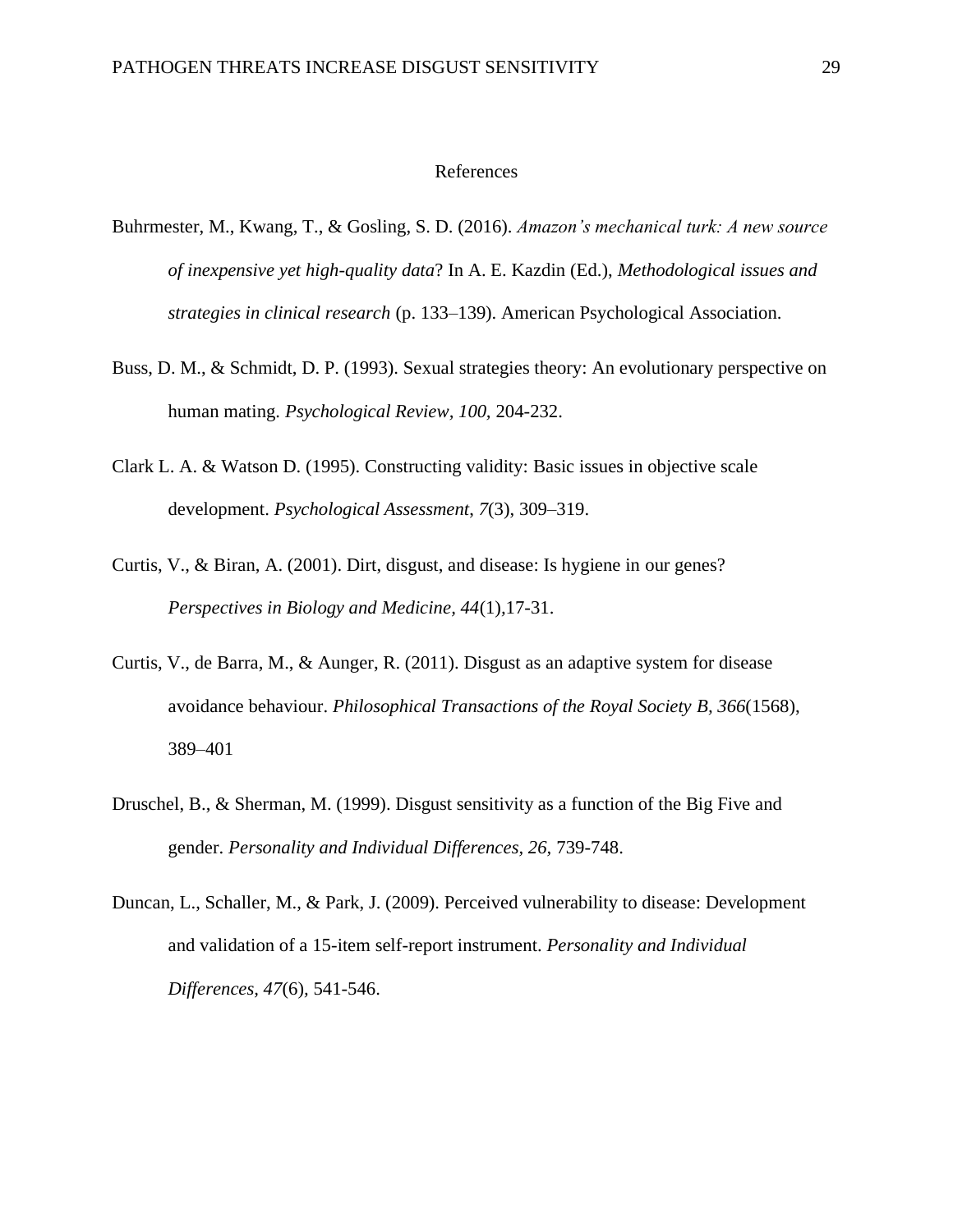- Faulkner, J., Schaller, M., Park, J., & Duncan, L. (2004). Evolved disease-avoidance mechanisms and contemporary xenophobic attitudes. *Group Processes & Intergroup Relations, 7*(4)*,* 333-353.
- Fazio, R. H., Ruisch, B. C., Moore, C. A., Granados Samayoa, J. A., Boggs, S. T., & Ladanyi, J. T., (2020). *Who is (not) complying with the social distancing directive and why? Testing a general framework of compliance with a behavioral measure of social distancing*
- Haidt, J., McCauley, C., & Rozin, P. (1994). Individual differences in sensitivity to disgust: A scale sampling seven domains of disgust elicitors. *Personality and Individual Differences, 16*(5)*,* 196-213.
- Hodson, G. & Costello, K. (2007). Interpersonal disgust, ideological orientations, and dehumanization as predictors of intergroup attitudes. *Psychological Science, 18*(8)*,* 691- 698
- Hruschka, D. J. & Hackman, J. (2014). When are cross-group differences a product of a human behavioral immune system? *Evolutionary Behavioral Sciences, 8*(4)*,* 265-273.
- Inbar, Y., Pizarro, D. A., & Bloom, P. (2009). Conservatives are more easily disgusted than liberals. *Cognition and Emotion*, *23*(4), 714-725.
- Judd, C. M., Westfall, C. & Kenny, D. A. (2012). Treating stimuli as a random factor in social psychology: A new and comprehensive solution to a pervasive but largely ignored problem. *Journal of Personality and Social Psychology, 103*(1), 54-69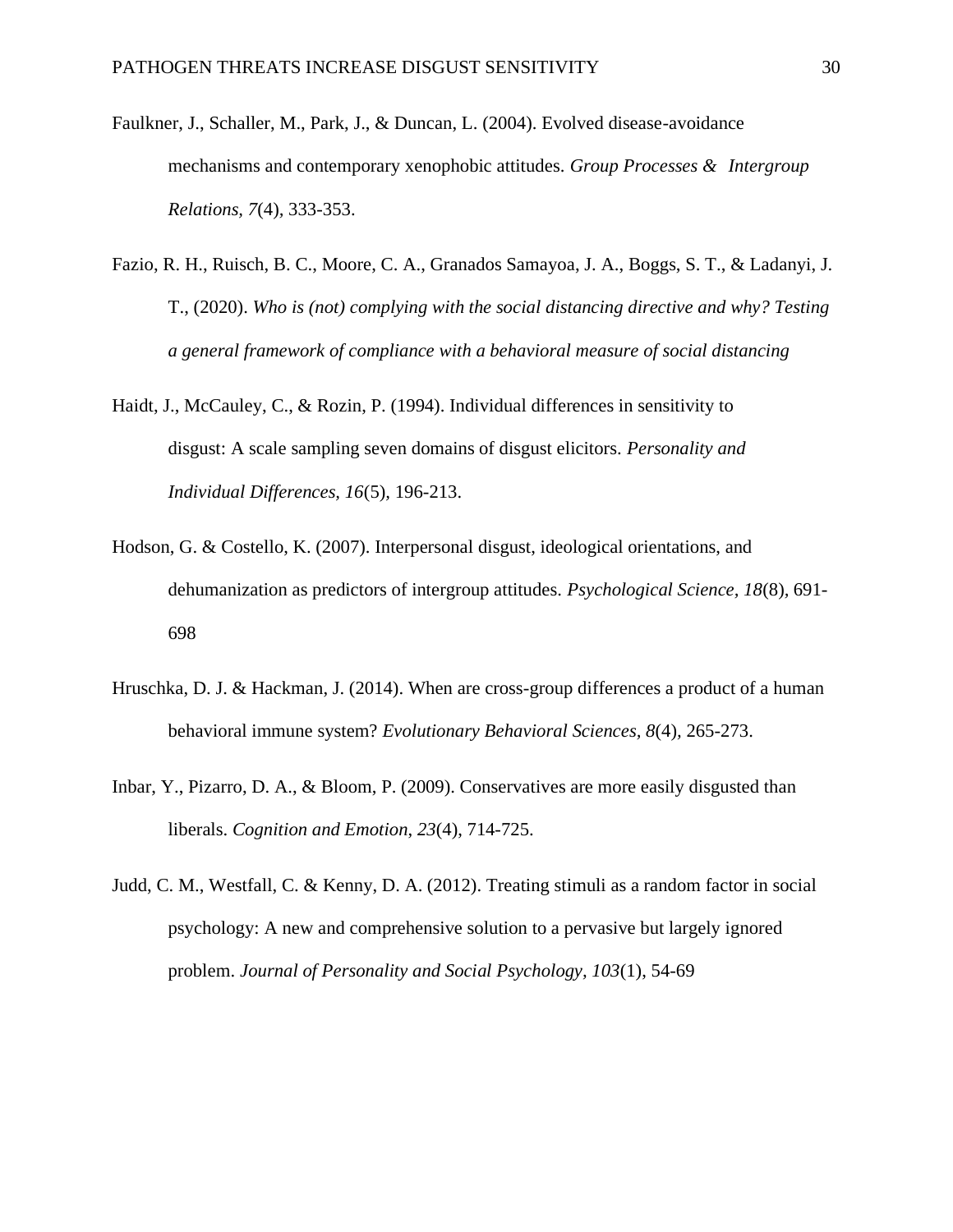- Liu, E. (2020). Covid-19 has inflamed racism against Asian-Americans. Here's how to fight back. *CNN*. Retrieved from [https://edition.cnn.com/2020/04/10/opinions/how-to-fight](https://edition.cnn.com/2020/04/10/opinions/how-to-fight-bias-against-asian-americans-covid-19-liu/index.html)[bias-against-asian-americans-covid-19-liu/index.html](https://edition.cnn.com/2020/04/10/opinions/how-to-fight-bias-against-asian-americans-covid-19-liu/index.html)
- Navarrete, C. D. & Fessler, D. M. T. (2006). Disease avoidance and ethnocentrism: The effects of disease vulnerability and disgust sensitivity on intergroup attitudes. *Evolution and Human Behavior, 27*(4)*,* 270-282.
- Neel, R., Kenrick, D. T., White, A. E., & Neuberg, S. L. (2016). Individual differences in fundamental social motives. *Journal of Personality and Social Psychology, 110*(6), 887– 907.
- Oaten, M., Stevenson, R. J., & Case, T. I. (2009). Disgust as a disease-avoidance mechanism. *Psychological Bulletin, 135*(2), 303-321.
- Olatunji, B. (2008). Disgust, scrupulosity, and conservative attitudes about sex: Evidence for a mediational model of homophobia. *Journal of Research in Personality*, *42*(5)*,* 1364– 1369.
- Olatunji, B. O., Williams, N. L., Tolin, D. F., Abramowitz, J. S., Sawchuk, C. N. & Lohr, J. M. (2007). The Disgust Scale: item analysis, factor structure, and suggestions for refinement. *Psychological Assessment, 19*(3),281–297
- Schaller, M. (2006). Parasites, behavioral defenses, and the social psychological mechanisms through which cultures are evoked. *Psychological Inquiry, 17*(2)*,* 96–101.
- Schaller, M., & Duncan, L. A. (2007). The behavioral immune system: Its evolution and social psychological implications. In Forgas, Haselton, & von Hippel (Eds.), *Evolution and the*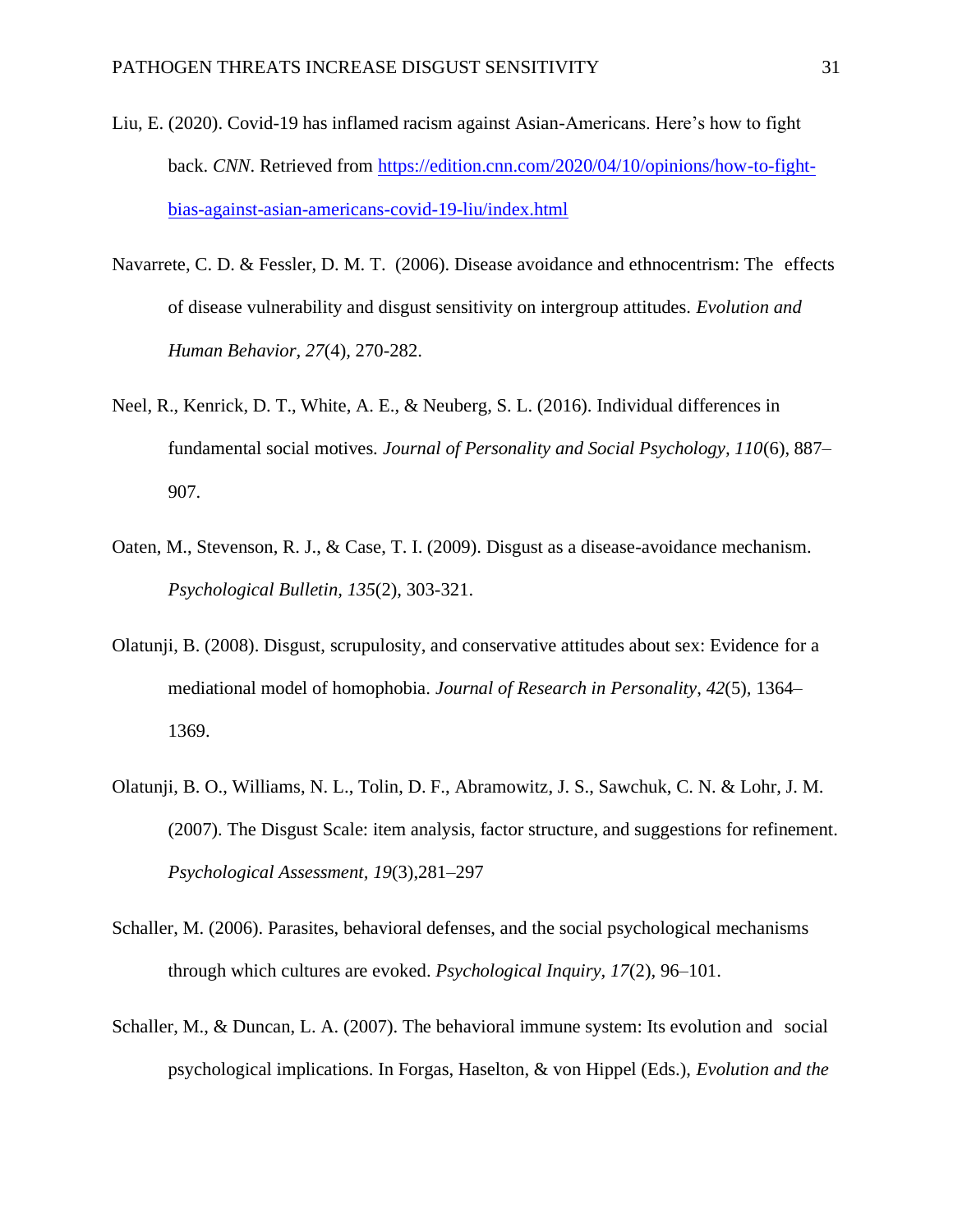*social mind: Evolutionary psychology and social cognitions* (pp. 293–307). New York: Psychology Press.

- Schaller, M., & Park, J. H. (2011). The behavioral immune system (and why it matters). *Current Directions in Psychological Science, 20*(2)*,* 99–103.
- Schönbrodt, F. D., & Perugini, M. (2013). At what sample size do correlations stabilize? *Journal of Research in Personality*, *47*(5), 609-612.
- Shook, N. J., Terrizzi, J. A., Clay, R., & Oosterhoff, B. (2015). In defense of pathogen disgust and disease avoidance: A response to Tybur et al., (2015) *Evolution & Human Behavior, 36*(6)*,* 498-504
- Shook, N. J., Thomas, R., & Ford, C. G. (2019). Testing the relation between disgust and avoidance behavior. *Personality and Individual Differences*, *150.*
- Simmons, J. P., Nelson, L. D. & Simonsohn, U. (2012). A 21 word solution. Retrieved from: [http://papers.ssrn.com/sol3/papers.cfm?abstract\\_id=2160588.](http://papers.ssrn.com/sol3/papers.cfm?abstract_id=2160588)
- Skolnick, A. J. & Dzkoto, V. A. (2013). Disgust and contamination: a cross-national comparison of Ghana and the United States. *Frontiers in Psychology, 4,* 91
- Stevenson, R. J., Oaten, M. J., Case, T. I., Repacholi, B. M. & Wagland, P. (2010) Children's response to adult disgust elicitors: development and acquisition. *Developmental Psychol*ogy, *46*(1), 165– 177.
- Terrizzi, J. A., Shook, N. J., & Ventis, W. L. (2010). Disgust: A predictor of social conservatism and prejudicial attitudes toward homosexuals*. Personality and Individual Differences*, *49*(6), 587–592.